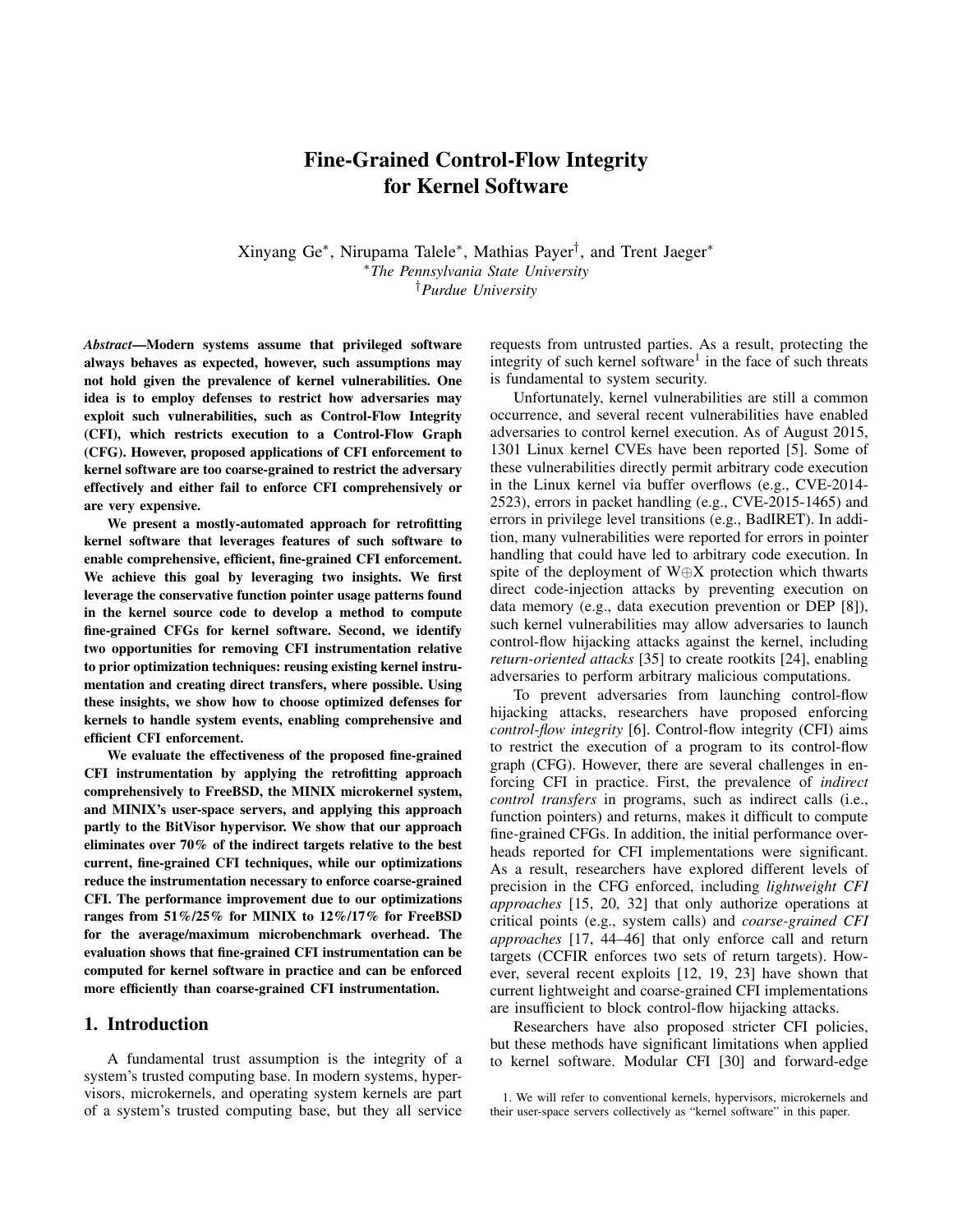CFI [41] both predict call targets by matching function pointers with function signatures to reduce the size of target sets. However, such signatures are not always available given the presence of variable-argument functions and assembly functions in the kernel code. In addition, signature-based approaches may still result in both false negatives, when a non-target function happens to have the same signature, and false positives, when a function address is assigned to a function pointer of a different signature. Both of these cases are common in kernel code.

Finally, kernel software presents additional challenges in CFI enforcement. In particular, kernel software must process asynchronous system events, such as system calls, interrupts, and exceptions. HyperSafe [44] was the first project to explore CFI enforcement in kernel software, focusing on hypervisors. However, HyperSafe did not prevent attacks on kernel exits to user-space (i.e., ret2usr [25]) and does not prevent the kernel from inadvertently changing its event handling configuration. KCoFI [17] alternatively provides a complete implementation for managing event handling based on the Secure Virtual Architecture [18], but the resultant cost of CFI enforcement is quite high (over 100%).

In this paper, we aim to show that fine-grained CFI enforcement for kernel software is possible, can be more efficient than coarse-grained enforcement, and can be applied comprehensively to kernel software, raising the bar for adversaries that wish to launch control-flow hijacking attacks. To achieve this goal, we first compute a fine-grained CFG for kernel code. Our mechanism supports both C and assembly regions (which are common in kernel code). The insight for producing a fine-grained CFG for kernels is that we find that kernel code uses function pointers in a limited way, rarely creating data pointers to memory locations (variables, array elements, or fields) assigned function pointers. This enables us to design a static analysis that covers large kernel code bases with few exceptions requiring manual intervention. To enforce the computed CFG, we choose restricted pointer indexing, which was originally proposed by HyperSafe, as the default enforcement instrumentation, but reduce overhead by specializing the instrumentation based on the number of legal targets, and reuse checks that are already available in the kernel code. Finally, we also develop a design that enables comprehensive and efficient CFI enforcement in kernel software by reasoning about how system events are processed. As a result, we have eliminated over 70% of targets on both FreeBSD and MINIX relative to the current fine-grained CFI, while our implementation incurs 1.82% performance overhead on FreeBSD and 0.76% overhead on MINIX on macrobenchmarks, and 11.91%/42.03% (average/maximum) and 2.02%/5.64% overhead on microbenchmarks.

Contributions. In this paper, we develop a mostlyautomated approach to produce and enforce fine-grained CFI policies comprehensively for kernel software like the FreeBSD kernel, the MINIX microkernel and its user-space servers for Intel x86 platforms. In particular, we make the following contributions:

- We develop an automated method that leverages simple kernel code patterns in their use of function pointers (for indirect calls) and function structures (for returns) to produce a fine-grained CFG that includes all targets (or reports a failure to adhere to expected patterns). We apply our method to ∼10M SLoC of kernel software, including FreeBSD, MINIX, its user-space servers, and BitVisor, demonstrating its applicability. The resulting CFGs are restrictive, where over 90% of the indirect control transfers have ten or fewer authorized targets.
- We develop an automated method that uses the type of indirect control transfer and the target set size of each indirect control transfer to choose the most efficient instrumentation code. In addition, we define a set of invariants applicable to enforcing CFI comprehensively despite system event handling in kernel software and describe how those invariants may be achieved efficiently.
- We evaluate our fine-grained CFI enforcement by applying the proposed techniques to the FreeBSD kernel, the MINIX microkernel and its user-space servers. We find that our instrumentation is both effective, eliminating over 99% targets that are allowed by a typical coarse-grained CFI implementation and over 70% of the call targets that are allowed by signature-based methods with no false positives detected, and efficient, incurring less overhead than a comparable coarse-grained CFI implementation.

# 2. Background

In this section, we outline the general idea of code-reuse attacks and how kernels pose additional risks in being attacked. Next, we look at the concept of control-flow integrity and reason about why and how current implementations over-approximate the control-flow graph to which program execution is restricted.

# 2.1. Code-Reuse Attacks

Return-oriented programming (ROP) [35] is a class of code-reuse attacks where adversaries combine short code sequences ending in ret instructions found within the victims' binary programs to perform malicious actions. Researchers have proven that this attack vector is Turingcomplete, making it a generally applicable threat to systems protected by code-injection defenses such as W⊕X. Similar code-reuse attacks include jump-oriented programming [9], which chain together code sequences that end in an indirect branch, and call-oriented programming [12], which chain together code sequences that end in an indirect call.

Generally, code-reuse attacks need to divert the original control flow to instructions of the adversary's choice, which requires the adversary to control the targets of control transfer instructions throughout an attack. Programs usually contain two types of control transfers: *direct* and *indirect*. Direct control transfers have fixed targets that are embedded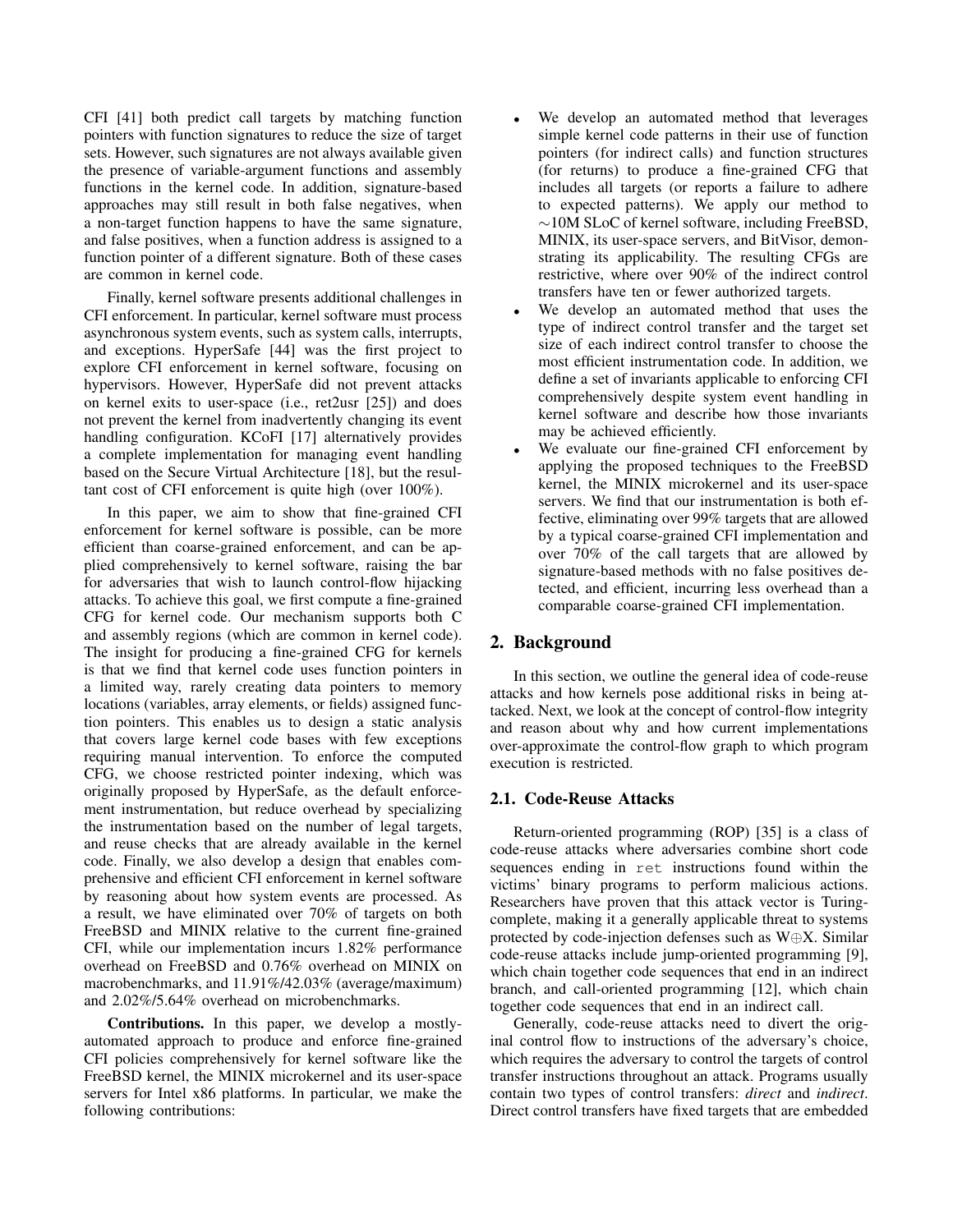into the program's code, which cannot be modified when W⊕X defenses are deployed, so they cannot be controlled to direct attacks. Instead, all these code-reuse attacks hijack the program's control flow by leveraging indirect control transfers, whose targets are determined at runtime.

Kernel software is often designed purposely using indirect control transfers to improve flexibility. For instance, kernels store all the addresses of interrupt handlers in a hardware-defined data structure. From this perspective, an interrupt acting as an entry to the kernel is a special indirect control transfer. Correspondingly, exits from the kernel are also indirect control transfers, of which interrupt and system call returns are two typical cases. In addition, kernel software often permits different configurations to use different code (e.g., for different architectures or feature specialization), defining function pointers that can be bound to the specialized code. If an adversary somehow controls any of these indirect control transfers, she can divert the kernel's control flow and potentially launch code-reuse attacks.

#### 2.2. Control-Flow Integrity

Abadi *et al.* [6] proposed control-flow integrity (CFI), which enforces that a program's control transfers at runtime must adhere to the program's static control-flow graph (CFG). In a CFG, every node represents a basic block while an edge connecting two basic blocks indicates a legal control transfer from one to the other. However, due to the wide use of indirect control transfers, it is non-trivial to compute fine-grained program CFGs. In practice, CFI methods must over-approximate the number of permissible indirect control targets because missing any valid CFG edges may cause a legitimate control transfer to be rejected and a program execution to be incorrectly terminated. As a result, the proposed CFI methods often include extra CFG edges as shown by the dotted lines in Figure 1, particularly socalled *coarse-grained CFI approaches* [6, 17, 44, 46] that often just restrict transfer to either legal call targets (for calls) or legal return targets (for returns), which also leads to extraneous edges for the corresponding return instructions. The consequence of overapproximation is that this provides adversaries with more unintended control flows that may be utilized for attacks.

In order to compute a fine-grained CFG to reduce the set of allowed targets, two recent proposals [30, 41] use function signatures to identify function pointer targets. This *signature-based CFI approach* is simple, easy to implement, and can reduce the target set significantly. However, this method is not applicable to kernel software because it cannot match functions written in assembly, which are very common in kernel software (e.g., for architecture-specific code). In addition, this method can also cause false positives by excluding target functions whose type has been cast. We have seen instances of such behavior in kernel code.

To enforce CFI, researchers have proposed various approaches. One major concern in enforcing CFI is high performance cost, resulting in *lightweight CFI approaches* [15, 20, 32] that only authorize operations at critical points,



Figure 1: An over-approximated CFG

such as on system calls and/or sensitive library calls. These methods leverage the *Last Branch Record* (LBR) [4] feature available on modern Intel processors to inspect the historical control flows, and kill the process if an active code-reuse attack is detected.

Alternatively, researchers propose to instrument the programs before each indirect control transfer [6, 17, 30, 33, 44–46]. In the original CFI proposal, Abadi *et al.* proposed to place a label before each allowed target and check if the label matches upon control transfers. However, in practice, researchers enforce *coarse-grained CFI*, where any legal call target may be used in any indirect call and any legal return target may be used for any return. In the two approaches where CFI has been applied to kernel software, HyperSafe and KCoFI, enforce coarse-grained CFI policies, although HyperSafe is capable of representing fine-grained CFI policies and even provided a solution to the *destination equivalence problem* in the original proposal.

However, researchers have shown that lightweight CFI and coarse-grained CFI approaches can be circumvented. The lightweight approaches are proven to be vulnerable to history flushing attacks [12]. The key idea behind this attack is to leverage the limited capacity of branch recording to clean up the history before the introspection routine is invoked. In addition, researchers found that adversaries can evade coarse-grained CFI approach by choosing allowed but unintended control transfers to launch attacks [11, 12, 19, 23]. In some cases, even fine-grained CFI can be circumvented by bending the control-flow along valid edges in the CFG [11]. Since signature-based CFI approaches are not applicable to kernel software for the reasons discussed above (and still quite coarse-grained), we need a new approach to guide the deployment of CFI enforcement for kernel software.

Once a fine-grained CFG can be computed, it must still be enforced comprehensively by the kernel software. The main additional problem is that kernel software must process various system events, system calls, interrupts, and exceptions, creating a new set of entry and exit points that must be protected and these events are asynchronous to the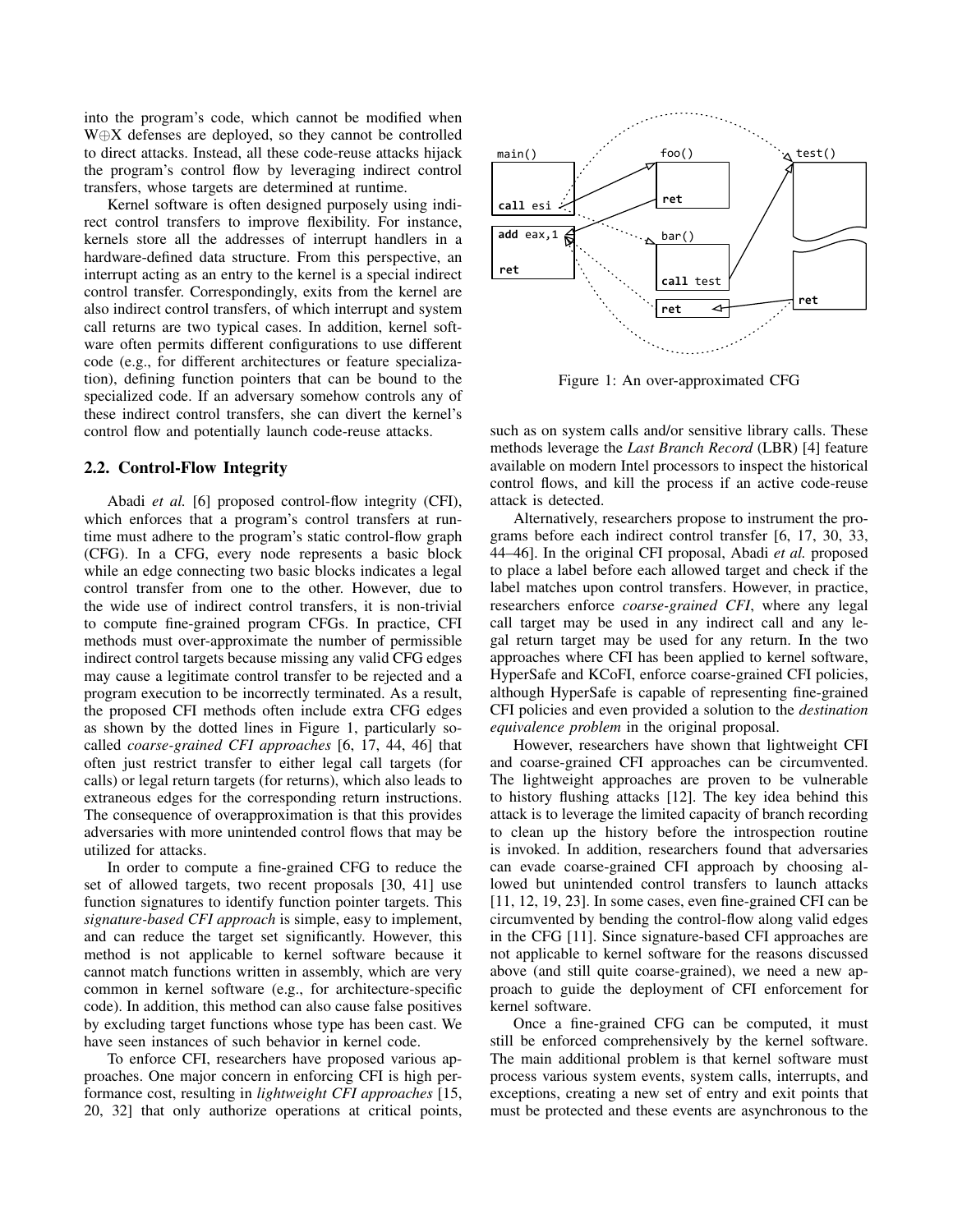kernel. HyperSafe [44] recognized the need to protect the tables holding references to these event targets, but did not describe how to protect the all kernel values that locate these tables nor protect the exit. On the other hand, KCoFI [17] developed a comprehensive solution, but the cost of their solution is prohibitively high.

# 3. Security Model

We base our work on the following security model. We trust that the W⊕X protection is deployed in kernels by setting the code section as read-only and the data sections as non-executable. We also assume the kernel is benign but may contain vulnerabilities (e.g., memory-safety bugs) that enable an adversary to overwrite control data. However, we make the assumption that the kernel is free of attacks prior to the execution of the first user-space process. That is, we leave the detection of attacks at kernel boot, such as corruption of kernel images or loading of malicious code, to secure boot techniques [40] or authenticated boot techniques [21, 39]. Finally, we assume adversaries have no physical access to the machine, excluding hardware attacks from this work.

Thus, we assume that all threats originate from inputs that the kernel receives after booting, such as malicious inputs from user-space processes and malicious network packets. We focus on attacks that alter the control flow of the kernel software illegally at some indirect control transfer. Thus, data-only attacks are out of the scope of this work, including those data-only attacks that change the values of variables used in conditionals to redirect control flow within a procedure [7, 11, 13].

We assume the MMU configurations, such as mappings and permissions configured by system page tables, can be protected by system defenses such as Readactor [16], NICKLE [34] and SPROBES [22]. This is because, although the CFI-protected kernel restricts its execution to only authorized control flows even when compromised, the adversary may alter the system page table settings through *data-only* attacks. This could enable the adversary to modify existing code after disabling W⊕X protection, and hence allow her to perform arbitrary computation without the need to hijack control flows or reuse existing code. Previous work has shown that protecting MMU configurations can be done efficiently. NICKLE, a VMM-based system, reports ∼5% performance overheads when used to protect the kernel code integrity. SPROBES, a TrustZone-based mechanism that is used to protect Linux kernel code integrity on a different ISA (i.e., ARMv6) reports similar results (∼8%). In addition, Readactor [16] repurposes the use of virtualization hardware, i.e., extended page tables, available on modern Intel processors to enforce additional page permissions whilst incurring negligible performance overheads (2.5%). Given our system requires the kernel software to be statically linked (Section 4) to allow that all kernel code pages are identified offline, we believe their approach applies to our situation as well. However, we argue that, whatever MMU protection is used, its implementation and performance impact is orthogonal to the techniques discussed in this paper.

## 4. Solution Overview

Our goal in this work is to retrofit kernel software to enforce fine-grained CFI efficiently and comprehensively. We focus on kernel software because its integrity is fundamental to the integrity of the system at large and it is constrained in ways that enable computation of fine-grained CFGs.

In the first phase of our proposed solution, described in Section 5, we develop a method to produce accurate, finegrained CFGs for kernel software. We hypothesize that we can collect an accurate set of indirect call targets for kernel code because we find that kernel code handles function pointers in restricted ways. In Section 5.1, we identify two simple constraints on the use of function pointer variables that we find that kernel code broadly obeys. For example, these constraints still allow kernel developers to use function pointers stored in arrays and structures, which is common. With these constraints, we develop a static taint analysis to identify the indirect call targets in kernel code. In Section 5.2, we describe how to compute return targets for kernel code. While computing return targets for source code is straightforward, assembly code does present some challenges for detecting legal return targets (e.g., due to tailcall optimization and fall-through functions), so we design a CFG analysis that can detect return targets accurately and comprehensively.

We find kernel software amenable to the application of CFI enforcement because it is often statically linked. Secure software deployments often demand static-linking to prevent adversaries from replacing critical software components at runtime. For example, the Linux Security Modules were originally loadable kernel modules, but such "modules" must now be statically linked into the kernel. This is because, kernel modules violate the W⊕X assumption in such a way that the kernel must first load them into writable memory pages and then mark them as executable. By corrupting the loaded modules in the vulnerable time window, an adversary can inject her own code and hence perform arbitrary computation without needing to reuse existing code. As a result, the approved code must be determined at load-time, enabling hardware-based methods [22, 34] to protect kernel code integrity by authorizing modifications of memory protections set by the kernel at boot time. As described in Section 3, we assume the presence of such defenses in this work, as opposed to increasing the complexity of our own methods to additionally enforce code integrity protection with CFI [17].

In the second phase of our proposed solution, we modify the kernel code to enforce the computed CFG. We find that two kinds of modifications are necessary. First, assuming the protection of kernel code integrity as discussed above, kernels still require further modifications to handle event processing (e.g., system calls and interrupts) in a manner compliant with the CFI enforcement at runtime. These issues have been investigated in the past in the HyperSafe [44] and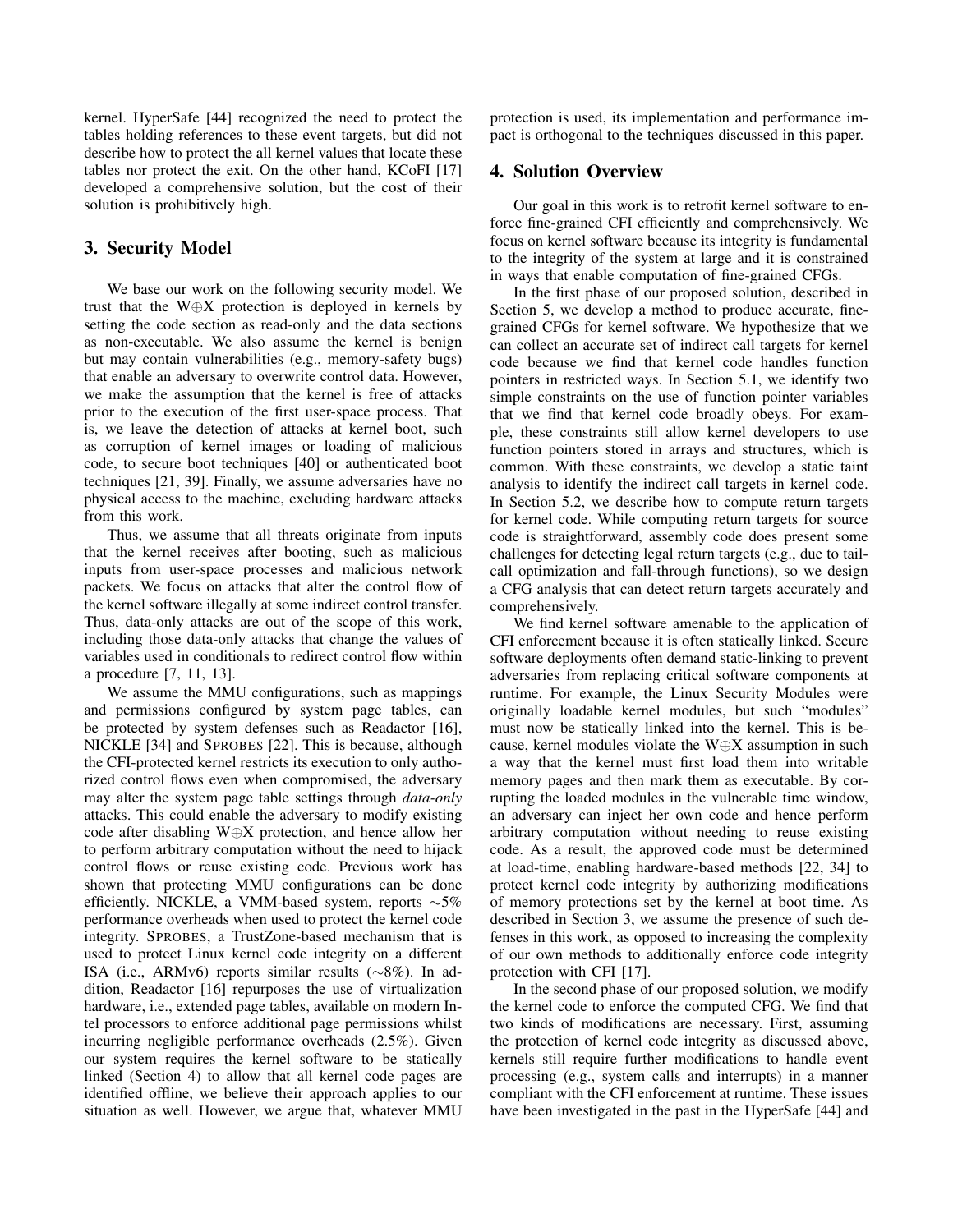KCoFI [17] projects. However, HyperSafe does not address attacks on kernel exit nor how kernel code must be modified to ensure comprehensive enforcement. KCoFI, on the other hand, describes comprehensive method for controlling event processing, but at significant expense. In Section 6, we specify invariants that must be enforced to ensure that the kernel code is always invoked from legitimate entries and returns safely. Our aim is for comprehensive CFI enforcement given system event handling at low cost, which we achieve by removing all means for the kernel to modify event handling configurations, lightweight checking of exception handling, and non-preemptive kernel configurations<sup>2</sup>.

In addition, given a fine-grained CFG computed according to the methods above, we develop a method to instrument the software to enforce the CFG at runtime as discussed in Section 7. While we use a standard form of instrumentation, called *restricted pointer indexing* [44] (see Section 7.1), as the default, we identify two opportunities for optimization. We find that kernel software often uses function pointers to express flexibility, so in many cases kernel software only uses one target for indirect control transfers. As a result, once we know that an indirect control transfer has only one target, we convert it to a direct control transfer, which requires no additional instrumentation. In addition, based on the type of addressing mode used, we find that we can reuse code already produced by the compiler or by manual assembly, again enabling the removal of unnecessary instrumentation.

### 5. Computing Control-Flow Graphs

In the first phase, we develop methods that compute a fine-grained CFG from kernel source code. We propose an algorithm for computing control transfer targets for indirect calls in Section 5.1, and discuss and solve the challenges in mapping calls to returns to compute the return targets in Section 5.2. We note that the use of indirect jumps in source code is limited to *switch* statements, whose targets are stored in jump tables and can be found trivially.

#### 5.1. Computing Indirect Call Targets

We compute indirect call targets for kernel source code under constraints on the use of function pointer variables in the program code. Given these constraints, we design a static taint analysis to collect the functions that can reach each indirect call target that accounts for storing function pointers in complex data structures, such as arrays, structures, and unions. Based on our experience examining kernel source code, these constraints are followed broadly, enabling automated detection of targets. We evaluate the applicability of this method to kernel source code in Section 9.

In kernel source code, operations on function pointers are often limited to assignment and dereference. Thus,



Figure 2: The assumption (A2) of the absence of data pointers to function pointers in kernel software

we propose two assumptions about operations on function pointers:

- (A1) The only allowed operation on a function pointer is assignment<sup>3</sup>.
- $(A2)$  There exists no data pointer to a function pointer.

There are a few important implications resulting from these assumptions. A1 limits the operations on function pointers, preventing them from being modified once assigned. In particular, this assumption precludes pointer arithmetic on function pointers. We believe arbitrary computations on function pointers are unlikely due to considerations such as readability, maintainability, and portability. A2 assumes the absence of data pointers to function pointers as illustrated in Figure 2. Note that A2 does not prohibit the presence of pointers to a structure that has function pointer fields. In fact, this is common in practice. For an array of function pointers, A2 only allows the array elements to be accessed by index from the array variable. Creating a pointer to the array or any of its elements will violate A2. We describe how we detect violations of these assumptions at the end of this section.

We use the following terminology to describe our algorithm. We define a *memory object* as a contiguous range of memory, such as a global/local variable, a function argument, or a dynamically allocated array. We refer a *function pointer* as a memory object whose content is an address of a function. We say a function f is a *valid target* for a function pointer  $p$  if and only if the content of the memory object indicated by  $p$  may be the address of  $f$  at runtime.

Our approach takes a function *f* as input and returns a set of function pointers for which *f* is a valid target as the output. To begin with, the approach taints all function pointers that are initialized with *f*. Note that a function pointer can be initialized either dynamically (e.g., assignment) or statically (e.g., global variables). Then we keep tainting function pointers to which a tainted function pointer is assigned. Because of assumption A1, we will not miss any function

<sup>2.</sup> See Section 10 for discussion of the practicality of non-preemptive kernels and some trade-offs between preemptive and non-preemptive kernels.

<sup>3.</sup> Other than dereferencing for calls, of course.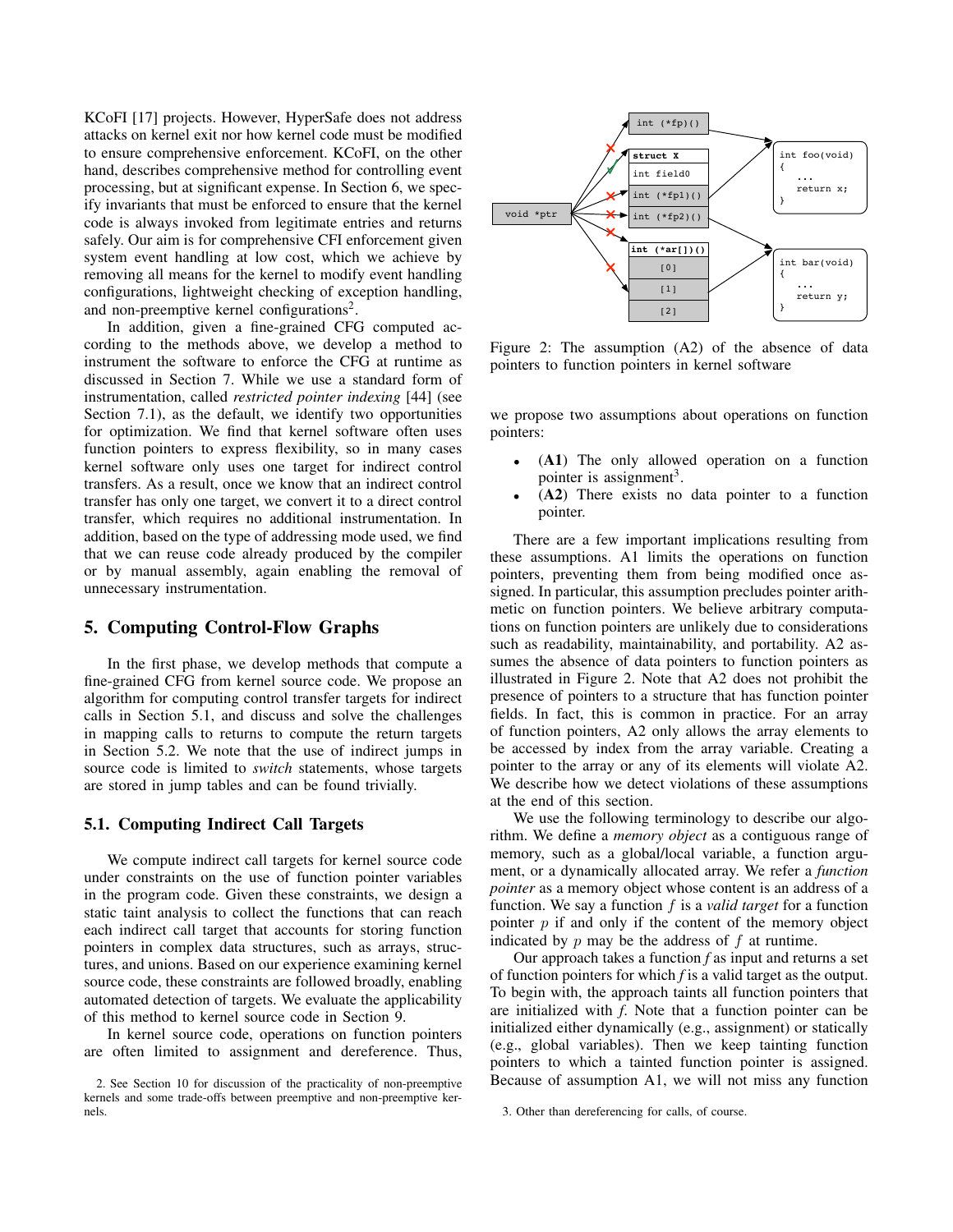pointers tainted by function *f* by only tracking propagation via assignments.

Function pointers may either be referenced as a *variable*, an *array element*, or a *structure field*, and how we propagate taint differs in these three cases to ensure overapproximation<sup>4</sup>. If a function is assigned to a function pointer variable, we simply add the variable into the tainted list for that function. Note that any type cast on function pointer variables is not a problem because our taint tracking approach simply propagates taint across assignments regardless of the data types of the variables.

Alternatively, if a function is assigned to any element in an array of function pointers, we taint the entire array. This is because programs normally access arrays using runtime indices. To be conservative, our approach assumes *f* could be retrieved from any index of the array.

Otherwise, if a function is assigned to a field in a structured type, we taint the field for all memory objects of that structure's type. That is, our *field-sensitive* overapproximation infers that if a function can be assigned to a field of one instance of a structure type, it can be accessed at any indirect call site that references any instance of that structure type. However, in theory, a program can access the function pointer field through a different structure type (e.g., unions). To recognize this case, we actively check for any alternative definition for a structured type, and taint the aliased function pointer field as well.

We detect violations of both assumptions while performing the taint tracking. Instead of resorting to an overapproximation, we report detected violations to the user and stop the analysis. To detect violations of A1, we actively check if any of the tainted memory objects are processed using an arithmetic operation. To detect violations of A2, upon every function pointer assignment, we check whether the function pointer, either on LHS or RHS, is accessed by directly dereferencing a data pointer. Note that this approach alone could miss the case where a function pointer is type cast to a different type such as  $int$ ,  $int$ , or even void\*. We handle type casting in two ways. If a tainted memory object of a non-function-pointer type is accessed through pointer dereference, then it is a clear violation of A2. Otherwise, the tainted memory object must either be a local variable or a global variable, and the only way to create a pointer to a local or global variable is by explicitly using the & operator, which we detect as well.

# 5.2. Computing Return Targets

Return instructions are used in conjunction with call instructions. Thus, the key task in computing return targets are to map the call sites to their corresponding return instructions statically. This solution is straightforward for source code once the targets of all indirect call sites have been resolved. This is because source code has well-defined boundaries between functions, and we can easily identify the functions' return instructions. However, problems occur in assembly functions. First, programmers may apply certain compiler optimizations manually to assembly functions, which may hide the true return targets. Second, assembly functions may not adhere to the restrictions of functions in kernel source code, such as lacking well-defined boundaries, lacking return instructions altogether, and nesting functions inside of functions.

Tail-call optimization. Generally, a tail call is a function call that is performed as the final action of a procedure. One common optimization on tail calls is to reuse the current stack frame by deallocating local variables and *jump* to, as opposed to *call*, the target function, pretending it is being called by the caller of the current function. We show an example below. In this case, cstart is invoked by main and further calls arch\_init. However, due to the optimization applied, arch\_init will directly return to main.

| main:       | cstart:           | arch init: |
|-------------|-------------------|------------|
| $\cdots$    | $\cdots$          | $\cdots$   |
| call cstart | imp arch_init ret |            |

Fall-through functions. Assembly programmers may nest one function definition inside another, which enables the execution in one function fall through to the other. In the following example, memset fault in kernel and memset\_fault share the same function body except the former has additional handling. Therefore, the return instruction in the example may return to call sites that either invoke memset fault in kernel or memset fault.

memset\_fault\_in\_kernel: ... memset\_fault: ... **ret**

In general, mapping returns to call sites is equivalent to finding the return instructions that are immediately dominated by the targets of every given call site. This problem can be solved using an intra-procedural control-flow analysis. Given a call site and its call targets, we analyze the CFG of the target to identify the immediately dominated return instructions, adding the instruction following the call site to the set of return targets for each return instruction.

Intuitively, given a call site, our approach emulates the execution of each target function and records the encountered return instructions. Starting from the target function, we sequentially "execute" the instructions one by one just as a processor does until reaching a control transfer instruction. If it is an unconditional jump, we follow its control flow, e.g., the tail call optimization case; otherwise (i.e., a conditional jump), we follow both edges. The search along any path stops "executing" under three conditions. First, the current instruction has been "executed". This is because any return instruction encountered later should have already been discovered. Second, the current instruction is a *stop* instruction such as IRET, HLT or a call instruction to a non-return function. This indicates the current function may not have a return. Third, the current instruction is a return

<sup>4.</sup> Static taint tracking for assembly code must reason about registers and memory locations, which are represented as variables.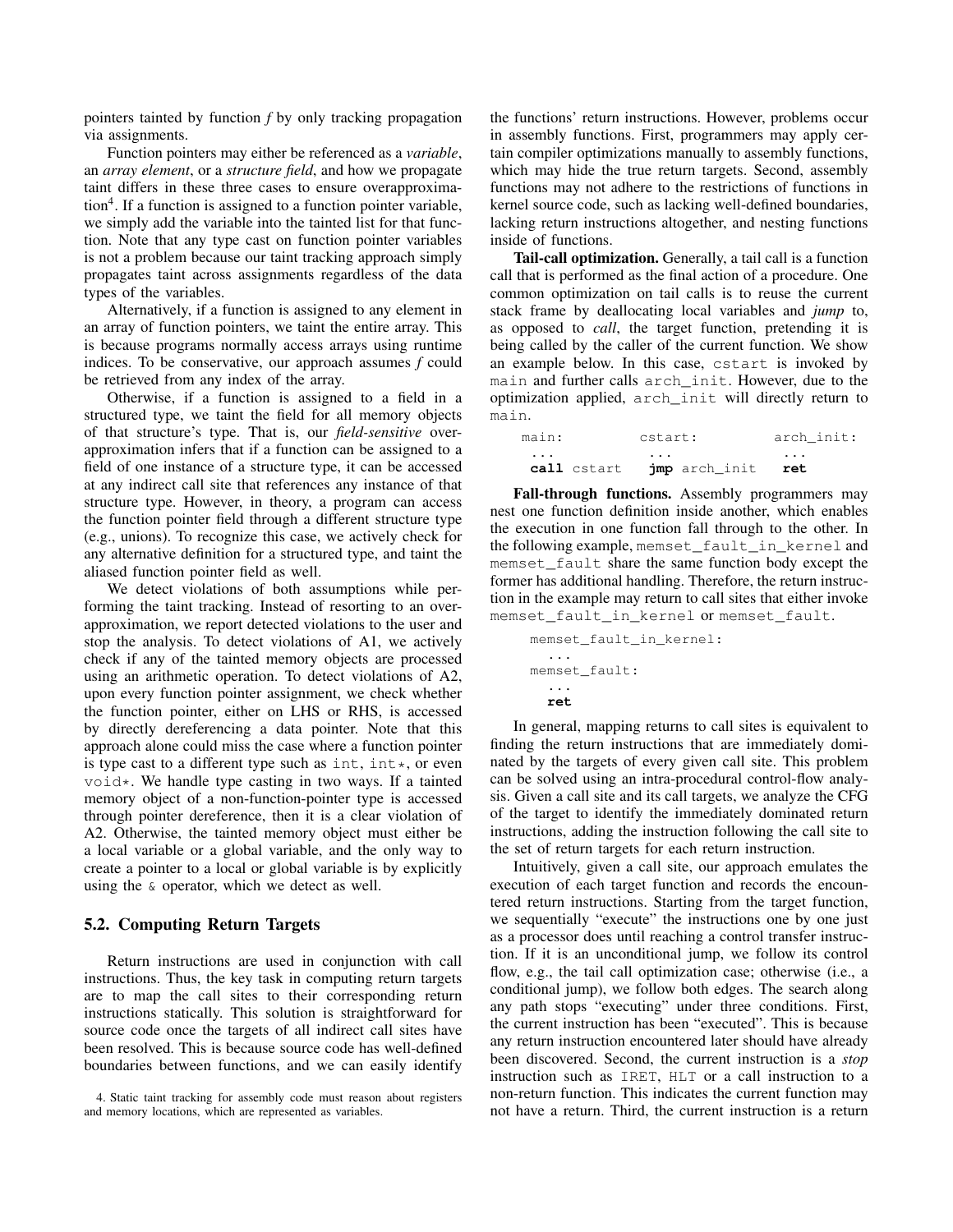| Instruction Action |                     |
|--------------------|---------------------|
| i ret              |                     |
| h1t.               |                     |
| sysexit            | stop                |
|                    |                     |
| jmp                | follow              |
| jсс                | continue and follow |
| call               | continue or stop    |
| ret                | stop                |
| other              | continue            |

instruction. If this is the case, the call site is one of its targets. We summarize all the cases in Table 1.

TABLE 1: Cases in the emulated "execution"

The key challenge here is to identify non-return functions, which determines whether the "execution" should continue or stop on a call instruction. We solve this problem in a recursive way, that is, if the execution meets a call instruction, we look for its corresponding return instructions using the same procedure. As long as one return instruction is found, we continue the "execution"; otherwise, we stop. Note that recursive calls in programs can make this approach run into an infinite loop. Though we have not seen such case in assembly code, we propose to conservatively assume any recursive call will return eventually and let the "execution" continue. We run this approach on each call site to assembly functions, and combine the results from source code to produce a complete set of targets of function returns.

#### 6. CFI Enforcement

In the second phase, we describe our approach to retrofitting the kernel software to enforce the CFG computed from the first phase comprehensively. We break this retrofitting effort into two tasks presented in this section and the next. In this section, we first outline in Section 6.1 an overview of the proposed approach for CFI enforcement over kernel software. Next, in Section 6.2 we detail the specific problems and solutions necessary to develop the proposed approach.

#### 6.1. Approach Overview

Comprehensive CFI enforcement for kernel software is challenging because kernels must be capable of processing system events and have the power to configure how they execute such events and code in general. First, kernel software not only may perform indirect control transfers during their execution, but also may be entered by system events out of the kernels' control and exit either to run kernel or userspace code. Kernel entry can occur due to three types of events, system calls, interrupts, and exceptions, which may be triggered by user-space code or asynchronously via hardware. Second, unlike user-space programs, kernel software has much more control over how code is executed, including defining how memory segmentation is configured, which



Figure 3: Execution model for non-preemptive kernels

determines the effective address used for each instruction fetch, and configuring the code used for its event handling.

An overview of an approach for comprehensive CFI enforcement in kernel software is shown in Figure 3. In step one, transitions from user-space to the kernel must only select known, approved entry points, such as event handlers for the three types of system events. To prevent an adversary from controlling kernel entry, we protect the integrity of various hardware-defined data structures that define those entry points. In step two, the kernel executes within the fine-grained CFG computed in the previous section. Then, two possible scenarios can occur. In one case shown in step three, the kernel completes an event handler and exits back to user space. Here, we must restrict the exit to run only at user-space privilege and restrict the target instruction run at the exit. These steps cover the execution of all system call events. Alternatively, in step four, a system event may occur during kernel execution. In this case, we must ensure that the event can be taken without disrupting CFI enforcement and that the exit from these events pick up where the kernel execution was. Unfortunately, we cannot guarantee such properties for interrupts that preempt kernel execution since they may occur at any time, so we instead integrate CFI enforcement into kernels built to run non-preemptively. We discuss the implications of this choice in Section 10. Kernel exceptions, on the other hand, either cause a kernel panic or occur at discrete times. The only type of exception we have found that needs special support are page fault exceptions. These only occur for specific kernel code (e.g., copy\_from\_user) and continue executing either from the instruction that caused the page fault or from a predefined location that handles invalid user pointers. Thus, step four only includes page fault exceptions, and in step five the exception's exit returns deterministically from the page fault handling. See Section 10 for further discussion of CFI enforcement over kernel exception handling.

Compared with existing CFI approaches for system software (i.e., HyperSafe and KCoFI), we restrict all the system events found in commodity operating system kernel while making enforcement more lightweight and efficient. For example, to ensure comprehensive control, we not only prevent memory writes to critical tables as HyperSafe does, but also remove instructions that would change the register value for these tables. As an example of improving performance, we relax the constraints on context switching: rather than ensure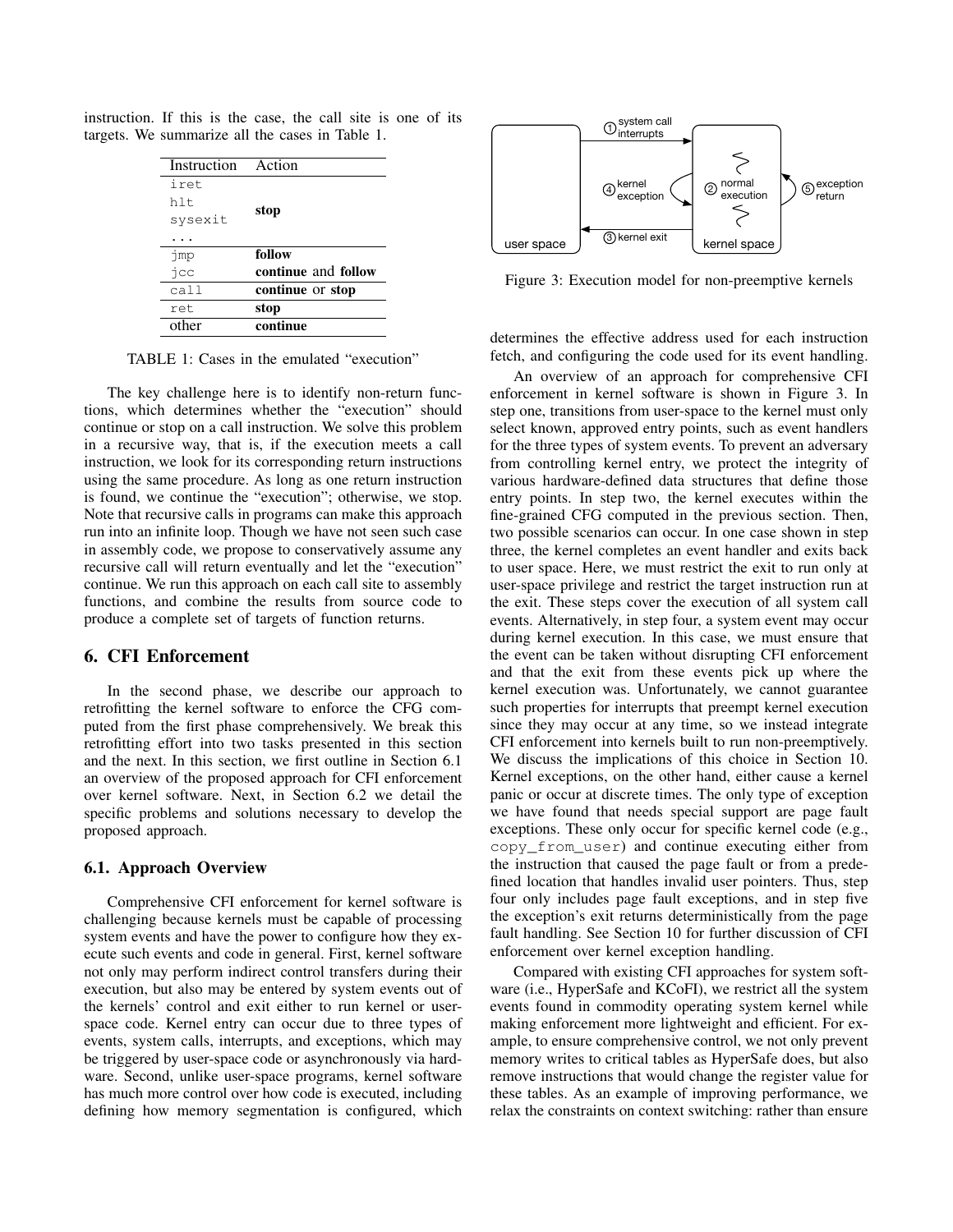the kernel returns to the exact same user-space instruction, we only guarantee the privilege is lowered.

## 6.2. Enforcing CFI in Kernel Software

Specifically, to enforce the approach described above, we propose four system invariants.

- (S1) Segmentation configurations must be protected from adversaries.
- (S2) Execution must always start from a legitimate entry point.
- (S3) Throughout the execution, all indirect control transfers must adhere to the computed CFG.
- (S4) Exits must be mediated and authorized.

Enforcing S1. Kernel software poses additional risks to control-flow hijacking attacks when compared to userspace applications because of the use of architecture-defined control data for various system configurations. Among these, memory segmentation (i.e., the Global Descriptor Table, or GDT) is fundamental in the sense that the code segment determines the base address used by both direct and indirect control transfers. We protect the GDT based on the observation that most operating system kernels never modify it once set. Therefore, we (1) zero out the LGDT instruction to prevent the adversary from setting up her own GDT via code reuse, and (2) write-protect the GDT throughout the system lifetime to prevent any in-place modification. To eliminate the side effects of the changed memory permissions, we separate the GDT from other kernel data by moving it into a distinct page.

Enforcing S2. Kernels are triggered by system events such as interrupts, exceptions and system calls. Depending on the specific event, the kernel will invoke different routines to handle the event. Upon interrupts, the control will be transferred to the routine specified in the Interrupt Descriptor Table (IDT) defined by the kernel. Alternatively, a system call will switch the current execution to the kernel at the address defined by two Model Specific Registers (MSRs) IA32\_SYSENTER\_CS:IA32\_SYSENTER\_EIP<sup>5</sup>. To satisfy S2, we must guarantee all these system events will trigger the kernel execution from legitimate entry points defined by the kernel. We achieve this goal in two steps. First, similar to GDT protection, we require both removal of LIDT instruction and write-protection for the IDT throughout the system lifetime. This prevents the adversary from manipulating the entries to interrupt handling. Second, we require that MSRs related to system calls are never modified once set. We achieve the latter by zeroing out all WRMSR instructions in the kernel after the system is booted. Note that this may not apply to arbitrary kernels because some do need to modify MSRs after boot. For these cases, we propose to duplicate the WRMSR instructions and hardcode the register identifier for them to guarantee that it can only write to MSRs other than the two related to the system call entry. The protection of both interrupt and system call entries satisfies S2.

Enforcing S3. To hijack the control flow during kernel execution, the adversary has to either control the return of a kernel exception or an instrumented indirect control transfer. To protect the return of page fault handling from adversaries, we only allow the kernel to return either to the predefined location that handles invalid user pointers or to the exact instruction that took the page fault. To achieve the latter, we store the return address to an unused debug register (or anywhere that is free of memory corruption) at the very beginning of exception handling, and check the subsequent exception return against the address we saved before. To prevent the adversary from controlling an instrumented indirect control transfer, we write-protect the target tables used by restricted pointer indexing. To eliminate the *time-of-check to time-of-use* (TOCTTOU) attacks on the index, in addition to disabling interrupts, we load the index into registers before executing the check. This approach not only guarantees no exception could ever happen in between, but is also safe from inter-processor races. Thus, S3 is satisfied.

Enforcing S4. The kernel will return the control to the user space eventually. Conceptually, the kernel returns the control back to the user space upon the completion of an interrupt (e.g., context switch) or a system call. In both cases, since the target instructions are outside of the kernel's CFG on purpose, we do not apply the same CFI enforcement to them. Instead, in general, we ensure that these indirect control transfers would switch the subsequent execution to the user privilege (i.e., ring 3 on x86), preventing the adversary from launching control-flow hijacking attacks back to the kernel space. However, for system call return, we apply a stricter enforcement based on the fact that, for portability reasons, most kernels map the routine for invoking system calls to the user-space address space so that programs do not have to concern themselves with whether a system call is implemented using the software interrupt, SYSENTER or even its equivalent instruction SYSCALL on AMD processors. This implies that programs that are linked with standard library should all obey this convention and make system calls through the kernel-mapped routine. Therefore, we add checks on the return address of SYSEXIT (stored in EDX) against the address of the SYSCALL-preceded instruction before returning to the user space, and panic the system if they do not match. Note that this will potentially break the programs that make system calls through hand-written software interrupts. However, we did not encounter any such case in practice.

#### 7. CFI Instrumentation

In this section, we describe our proposed approach for instrumenting kernel software to enforce the fine-grained CFG computed in Section 5. The idea is that we start with an effective, general instrumentation approach and when we detect a possible optimization opportunity we replace the

<sup>5.</sup> Traditionally, system calls are implemented using software interrupts (i.e., INT). Later, in order to enable faster transition, Intel introduced a pair of dedicated instructions SYSENTER and SYSEXIT for this purpose. MINIX supports this mechanism while FreeBSD still uses software interrupts for 32-bit kernels.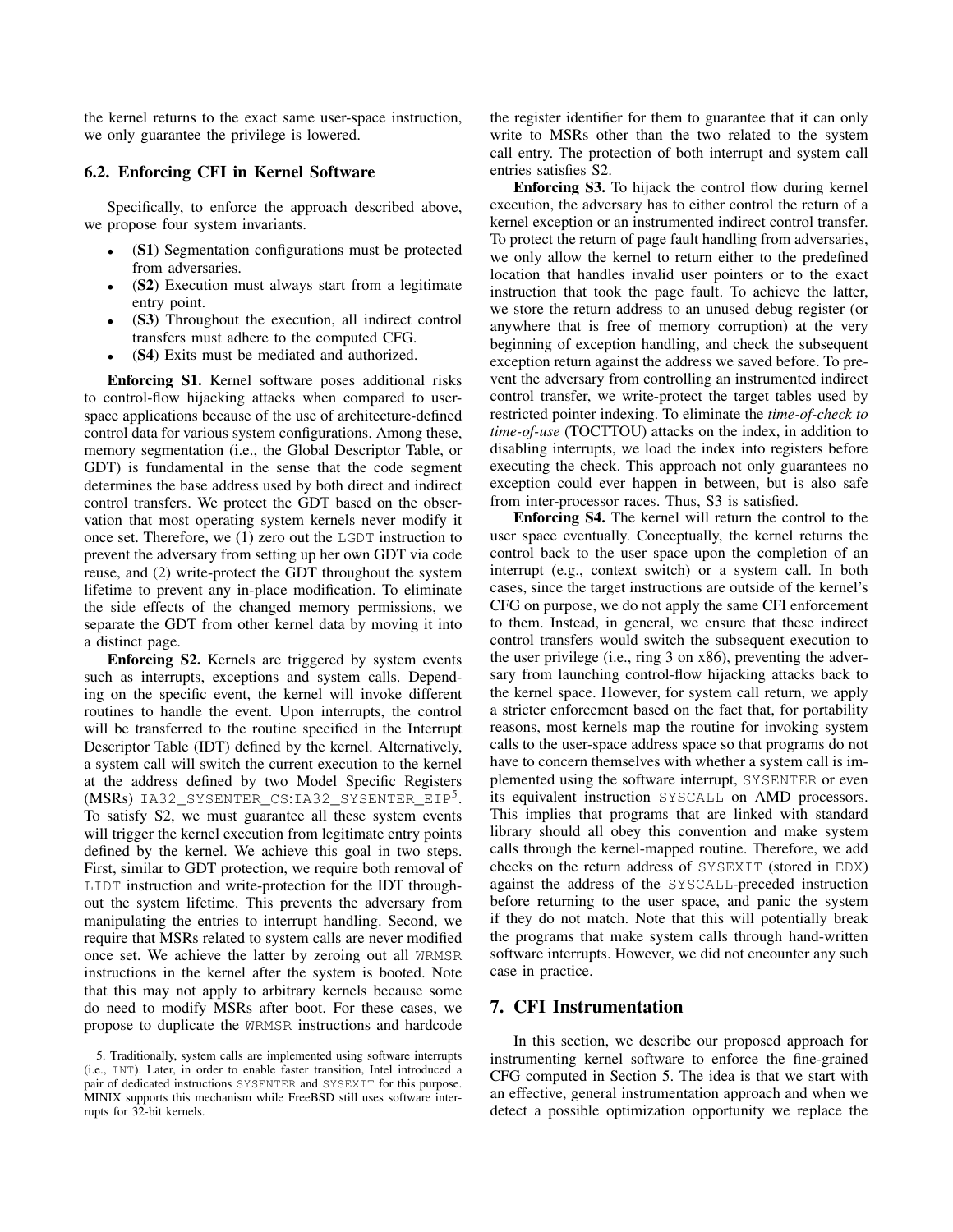default instrumentation with optimized instrumentation. We first in Section 7.1 briefly introduce the concept of restricted pointer indexing. Second, in Section 7.2 we describe two opportunities for optimizing CFI instrumentation. Specifically, we leverage the fine-grained CFG to replace instrumentation with direct control transfers when there is only one legal target, and we also make use of checks already in the kernel code to further optimize the instrumentation.

## 7.1. Restricted Pointer Indexing

Restricted pointer indexing is a CFI enforcement technique proposed by Wang *et al.* [44]. We choose this technique as our default for CFI instrumentation because it avoids the destination equivalence issue, which limits the granularity a CFI defense could achieve, by explicitly separating target sets for each indirect control transfer. Its main idea is to organize all the control data, e.g., return addresses and function addresses, into target tables and replace all the addresses used in indirect control transfers, either statically initialized (e.g., function pointers) or dynamically generated (e.g., return addresses), with corresponding indices.

To use restricted pointer indexing, one must transform all the indirect control transfers in such a way that they all use indices for transferring control by fetching the target address from the target tables. Note that for control transfer targets that may appear in multiple tables, its index has to be unique among all target tables. This is because when an index is introduced, e.g., by a call instruction, it can be used at multiple destinations, e.g., return instructions. Hence, if an index is mapped to different targets when used by different indirect control transfers, it would make the transformed program behave inconsistently. To ensure the same target must have the same index in all tables, we use padding entries when necessary. The padding entries point to the *panic* function in case they are misused by adversaries.

#### 7.2. Optimizing CFI Enforcement

One key obstacle that prevents CFI from receiving wide adoption is the performance cost. We identify two opportunities to reduce the amount of instrumentation required for CFI enforcement.

Our first observation is that compilers may already insert code to restrict the targets of indirect control transfers to safe values, so we can simply leverage this available instrumentation. For instance, all indirect jumps produced when compiling *switch* statements use a read-only jump table and an index value for choosing the *case* statement to be executed. The compiler adds code to check that the index value is within jump table, so this code satisfies CFI by default. Similarly, in kernel software, programmers store references to all the system call service routines in a table and invoke the requested routine based on the system call number (i.e., index). The system call number (index) is restricted to be within the table. Given the high frequency of system call requests from user space, adding code to enforce this table index redundantly would lead to an unnecessary performance impact. If this code complies with instrumentation of *base plus index* cases shown in Table 2, then we do not need to add bounds checks<sup>6</sup>. Finally, kernel programmers may leverage absolute addressing for making direct control transfers in assembly code. In this case, they hardcode a jump target into a register, and then immediately make a control transfer. We claim that no enforcement is required for these indirect control transfers because they have a deterministic target at runtime.

Our second observation is that many kernel indirect control transfers have fixed targets that can be identified at link time. To enable flexible kernel configurations, kernel programmers often use function pointers that can be bound to the particular modules' functions specified in the kernel configuration. In many cases, the configuration specifies only one target for these function pointers. For example, in the MINIX microkernel, the kernel uses the ELF library to load server binaries. The library is designed to be generic so it allows callers to specify different functions to perform core tasks, e.g., memory allocation. However, the microkernel is assigned a fixed set of these functions at link time, so those function pointers have fixed values. Surprisingly, we found that the percentage of indirect calls which have fixed targets ranges from 31% to 66% across the FreeBSD kernel, MINIX microkernel and its user-space servers (see Section 9 for details). Therefore, we simply rewrite these indirect control transfers to semantically-equivalent direct control transfers to minimize both memory and runtime overheads.

#### 8. Implementation

We implement our techniques on both FreeBSD 10.0 and MINIX 3.2.1 for Intel x86 platforms in four parts. The first part is to change the build process of kernel software so that kernel object files are linked against recompiled libraries rather than the system libraries because our technique requires whole-program analysis and instrumentation. We achieve this part by instrumenting the static linker to identify all relocatable object files that make up the final executable.

The second part is to compute a fine-grained CFG using the techniques presented in Section 5. We implemented this part as an LLVM pass. It contains 1,391 lines of C++ source code and runs on LLVM 3.5 [28]. The pass takes LLVM bitcode as input and returns the target functions of each indirect call site. Throughout its analysis, the pass will actively evaluate if any assumption made in Section 5.1 has been violated and raise an exception upon detection. For indirect calls and jumps written in assembly code, we detect them, but have to analyze them manually. However, we find that most indirect calls and jumps in the assembly code comply with the code pattern described in Section 7.2 thus are free of control-flow hijacking attacks.

The third part is to modify the kernel to enforce system invariants presented in Section 6.2. We set up the protection,

<sup>6.</sup> However, we add code to store the index for call instructions that use *base plus index* addressing to identify the return target (caller).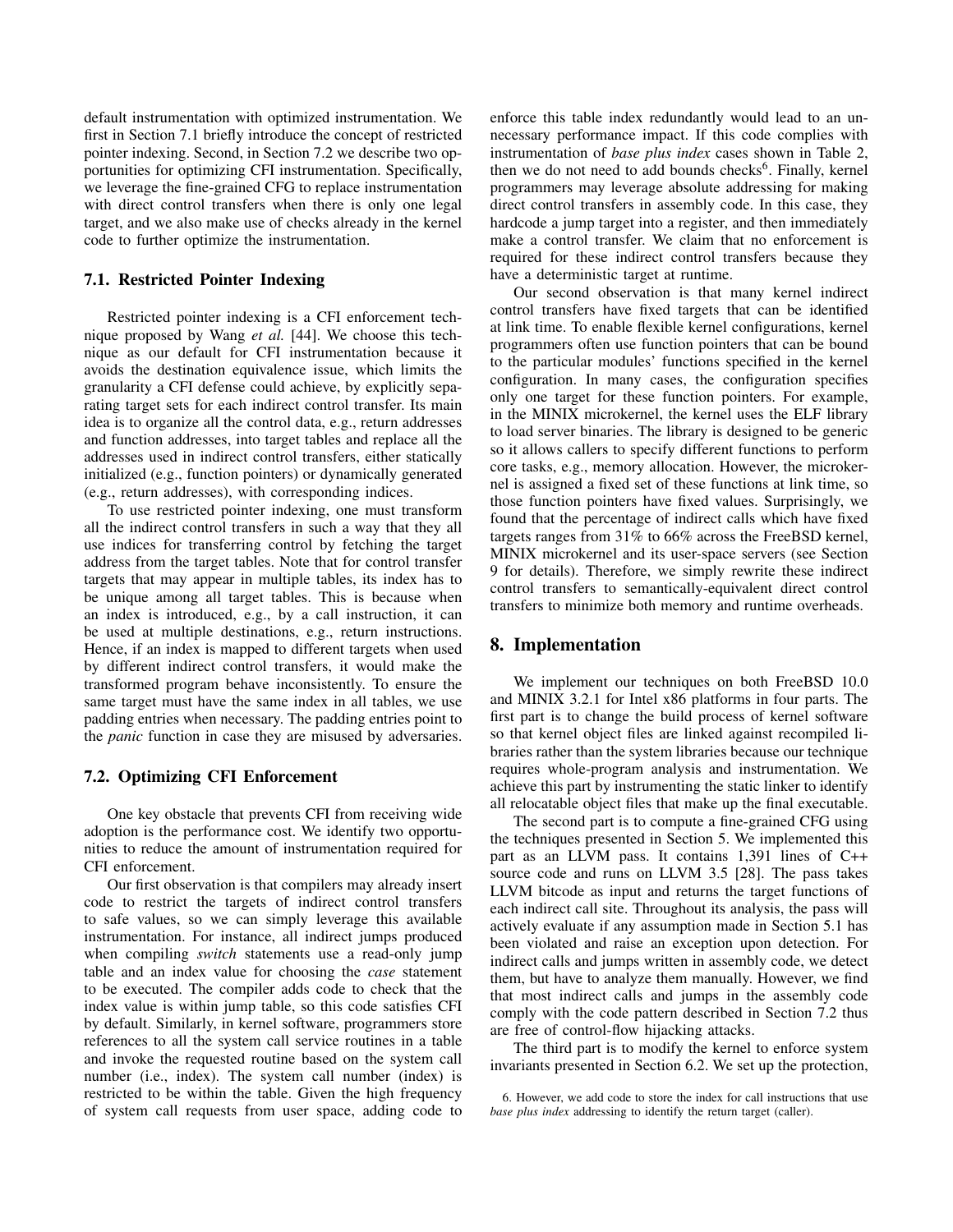including removing various instructions and write-protecting configuration data structures at the end of system booting but before the kernel initiates the first user-space process. This allows the booting procedure to freely configure them without causing false positives. To eliminate the side effects of the changed page permission, we also relocate both GDT and IDT so that they are page-aligned and not co-located with other kernel data. To protect the kernel exiting to user space, we check the code segment selector that is about to be restored, and ensure that it points to the user code segment defined in the GDT.

The last part is CFI instrumentation. This part has two steps. The first step is to instrument each relocatable object file individually, including replacing control data with indices, rewriting indirect calls and returns to equivalent index-aware instructions as designed by restricted pointer indexing. We summarize our instrumentations<sup>7</sup> in Table 2. It is worth mentioning that, for function calls, in addition to specifying the return address for the callee, our instrumentation pushes the return index before checking the target to inform the *panic* function where things went wrong. At this step, indices, base addresses of target tables, and their contents are not determined yet because actual addresses of targets are only known after linking. To help the next step recognize the original indirect control transfers (e.g., indirect call sites and return instructions) we use a magic number 0xdeadbeef for these unknown values. The second step is to fill each target table and update indices that are left blank in the first step. This step identifies the original call sites and return instructions via the magic number and updates them to the correct value. We implement both steps of instrumentation in a Python script containing 526 lines of source code.

There are a few cases we experienced where automatically applying the CFI instrumentations can break a system. For instance, in the context switch routine, the FreeBSD kernel uses a return instruction to resume the execution of the scheduled thread. However, newly created threads do not have a valid index for the instrumented return to function properly. Therefore, we manually handle the return by adding the corresponding index into its target table. Also, the FreeBSD boot process reloads the code segment register after paging is enabled via intersegmental return<sup>8</sup>. Since the return address is substituted with an index, it generates a fault. To make this instrumentation work, we manually rewrite the routine so that it uses LJMP to reload the code segment register, and uses a normal RET to return to the caller. Similarly, when retrofitting MINIX servers, we found an assembly library function getcontext() that attempts to directly read the return address pushed by a call site, which crashes the servers. We handled this issue by manually rewriting the procedure to be index-aware. In addition, in the MINIX microkernel, the system call invocation routine that is mapped to user space must not be instrumented because (CFI-unaware) user-space programs expect an address rather than an index. Since this routine is only executed by user-space programs, we can leave it as is but mark it as non-executable from the kernel space via Intel's Supervisor Mode Execution Prevention (SMEP) feature [3] to prevent attacks.

## 9. Evaluation

In this section, we evaluate our techniques from three perspectives: technique utility, security improvement, and performance overhead. We first show the results of our analysis proposed in Section 5.1 on a variety of kernel software, including the FreeBSD kernel, the entire MINIX microkernel system and the BitVisor hypervisor. Next, we quantitatively evaluate the improvement on CFI protection achieved by this work. Finally, we evaluate the performance cost of our fully-implemented, fine-grained CFI enforcement on FreeBSD 10.0 and the MINIX 3.2.1 systems.

#### 9.1. Technique Utility

We evaluate the utility of the proposed analysis on three different kernel systems (e.g., FreeBSD, MINIX, and BitVisor) by counting the source lines of code (SLoC) using the open-source tool SLOCCount [2] against the number of constraint violations encountered. Note that when counting the SLoC of MINIX, we do not include library code that is linked to the final executable, but list them separately.

We show our results in Table 3. We have seen only one violation in BitVisor, where some code uses a constant pointer to a global function pointer for saving a replaced handler. We manually rewrite the code so that it directly references the global function pointer. In FreeBSD, six of the seven violations are in device drivers. Surprisingly, we found that one violation is because of a driver purposely overflowing structure fields in assignment operations. For the ease of analysis, we opt to exclude these drivers from the kernel image, as they are not required by our computer's configuration, rather than to manually fix them. However, the other violation is in the core part of the FreeBSD kernel, which manages a special group of function pointers on the heap. Fortunately, the used data pointers neither point to a structure field nor to any function pointer variables, therefore, we manually identify those targets and add them to the computed CFG.

#### 9.2. Security Evaluation

In the security evaluation, we answer: (1) how much stricter our enforcement of CFI is relative to existing CFI implementations and (2) how many gadgets remain. To quantitatively measure the improvement, we proposed a new

<sup>7.</sup> We use ECX to hold the index of return address and EAX to hold the call target if the original call site references memory because both EAX and ECX are caller-saved registers in most calling conventions.

<sup>8.</sup> In addition to changing the instruction pointer like a normal return, LRET instruction also updates the code segment register with a 16-bit segment selector from the stack.

<sup>9.</sup> BitVisor is a Type-1 hypervisor and we only test our techniques on its core part.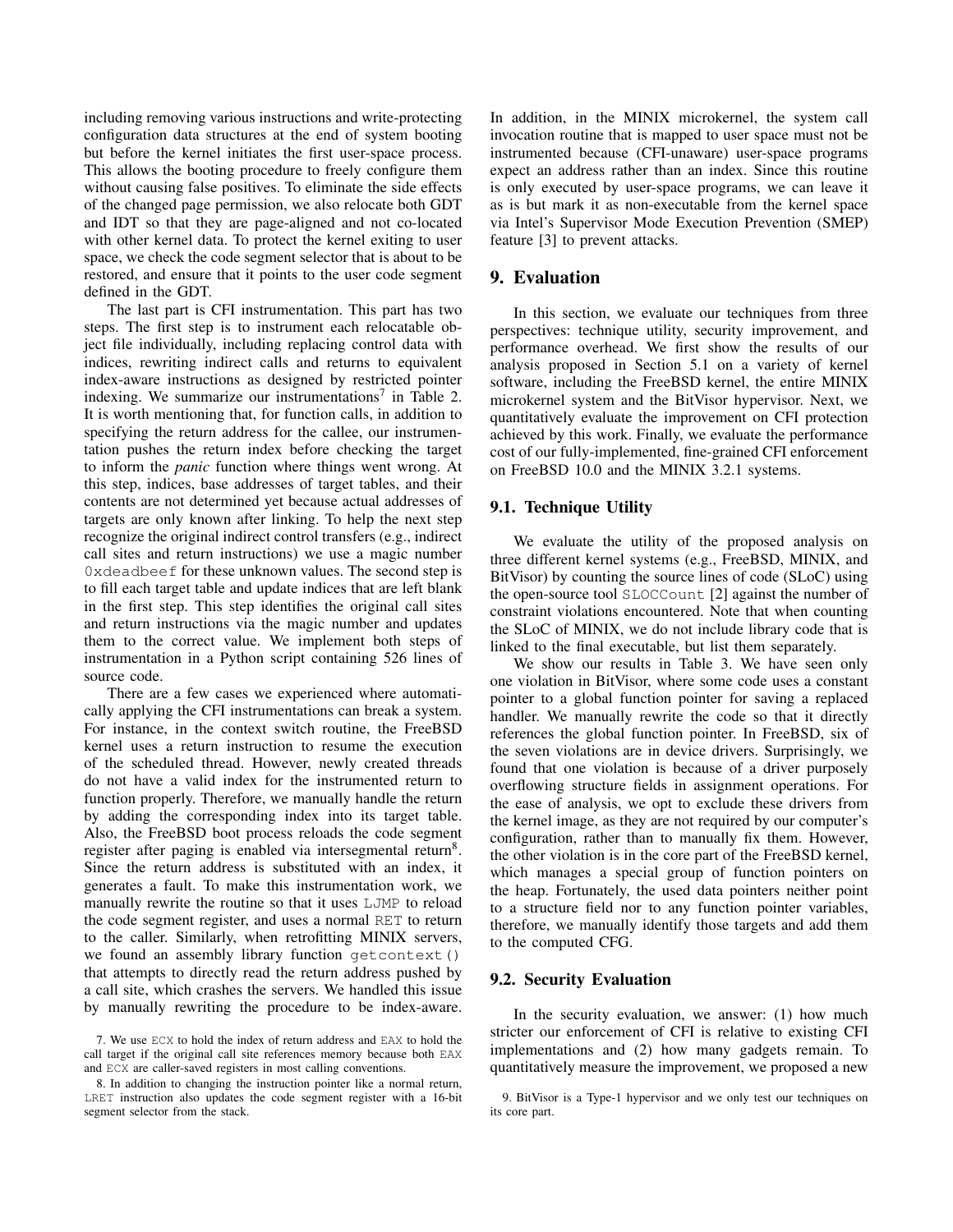| Addressing mode   |          | Original code     |     | Basic instrumentation |     | Fixed-target instrumentation |
|-------------------|----------|-------------------|-----|-----------------------|-----|------------------------------|
| Register Indirect | call eax |                   |     | push index            |     | push index                   |
|                   |          |                   | cmp | eax, bound            | jmp | foo                          |
|                   |          |                   | ja  | panic                 |     |                              |
|                   |          |                   | jmp | $[table+eax*4]$       |     |                              |
| Memory Indirect   |          | call [ebp+offset] |     | push index            |     | push index                   |
|                   |          |                   | mov | eax, [ebp+offset]     | jmp | foo                          |
|                   |          |                   | cmp | eax, bound            |     |                              |
|                   |          |                   | jа  | panic                 |     |                              |
|                   |          |                   | jmp | $[table+eax*4]$       |     |                              |
| Memory Indirect   | ret      |                   | pop | ecx                   | pop | ecx                          |
|                   |          |                   | cmp | ecx, bound            | jmp | target                       |
|                   |          |                   | jа  | panic                 |     |                              |
|                   |          |                   | jmp | $[table+ecx*4]$       |     |                              |
| Base plus Index   | cmp      | eax, bound        |     | push index            | N/A |                              |
|                   | jа       | some_label        | cmp | eax, bound            |     |                              |
|                   | call     | $[table+eax*4]$   | jа  | some_label            |     |                              |
|                   |          |                   | jmp | $[table+eax*4]$       |     |                              |
| Base plus Index   | cmp      | eax, bound        | N/A |                       | N/A |                              |
|                   | jа       | some_label        |     |                       |     |                              |
|                   | jmp      | $[table+eax*4]$   |     |                       |     |                              |

TABLE 2: CFI Instrumentation based on Original Code and Addressing Mode

|                       | <b>SLoC</b> | A <sub>1</sub> | A <sub>2</sub> |
|-----------------------|-------------|----------------|----------------|
| FreeBSD               | 9,280,785   | 0              | 7              |
| <b>MINIX</b>          | 16,276      | 0              | 0              |
| vfs                   | 9,783       | 0              | 0              |
| vm                    | 6.633       | 0              | 0              |
| pm                    | 2.856       | 0              | 0              |
| rs                    | 3,221       | 0              | 0              |
| ds                    | 587         | 0              | 0              |
| pfs                   | 2,625       | 0              | 0              |
| sched                 | 393         | 0              | 0              |
| libc                  | 153,264     | 0              | 0              |
| libsys                | 4,336       | 0              | 0              |
| libmthread            | 1,532       | 0              | 0              |
| BitVisor <sup>9</sup> | 34,987      | 0              | 1              |
| total                 | 9.517.278   |                | 8              |

TABLE 3: The amount of code (in SLoC) being analyzed *vs.* the number of violations detected

metric, called *Average Indirect targets Allowed* (AIA). In addition, we also show the distribution of number of allowed targets per indirect control transfer (calls and returns) in the FreeBSD kernel, MINIX microkernel, and two of its crucial user-space servers. To answer the second question, we analyze the ROP gadgets remaining in the fine-grained CFI-enforced FreeBSD and MINIX using the open-source tool ROPgadget [36].

Researchers previously proposed a metric to evaluate the effectiveness of CFI enforcement, called *Average Indirect target Reduction* (AIR), proposed by Zhang *et al.* [46]. The problem with AIR is that it does not provide an intuition about how much a CFI implementation over-approximates the CFG, especially when the code base of the protected program is large. Imagine an x86 program with 1MB code. Given that every byte could potentially lead an instruction, a CFI implementation achieving AIR of 99% still allows 10K targets for each indirect control transfer on average. However, in practice, an indirect control transfer often has many fewer targets (e.g.,  $\langle 10 \rangle$ ). Moreover, recent attacks [12, 19, 23] on coarse-grained CFI implementations show that an adversary often needs only a small subset of unintended control flows to realize her purpose. Fine-grained CFI can also be attacked if the target sets allow an attacker to fulfill her needs [11].

In order to better illustrate the protection quality, we propose the *Average Indirect targets Allowed* (AIA) metric, as defined in Definition 1. It is worth noting that this metric can only be used to compare CFI techniques on the same program as different programs can be constructed differently, yielding vastly different results.

Definition 1 (Average Indirect targets Allowed (AIA)). Let  $I_1$ ,  $I_2$ , ...,  $I_n$  be indirect control transfer instructions in *the program, and*  $T_1$ ,  $T_2$ , ...,  $T_n$  *be the set of allowed targets for them respectively. We define*

$$
AIA = \frac{1}{n} \sum_{i=1}^{n} |T_i|.
$$

To evaluate, we assume a coarse-grained CFI policy that uses two target sets as adopted by some recent work [17, 46] and a signature-based CFI policy as used elsewhere [30, 41]. We show the results in Table 4. From this comparison, our techniques enforce a much tighter policy than a traditional CFI implementation as it further reduces over 99.6% return targets and over 99.1% call/jump targets that are otherwise allowed. Our approach also has higher precision than signature-based CFI as it reduces between 71.80% and 94.03% of call/jmp targets across the three different kernels. Signature-based approach performs slightly better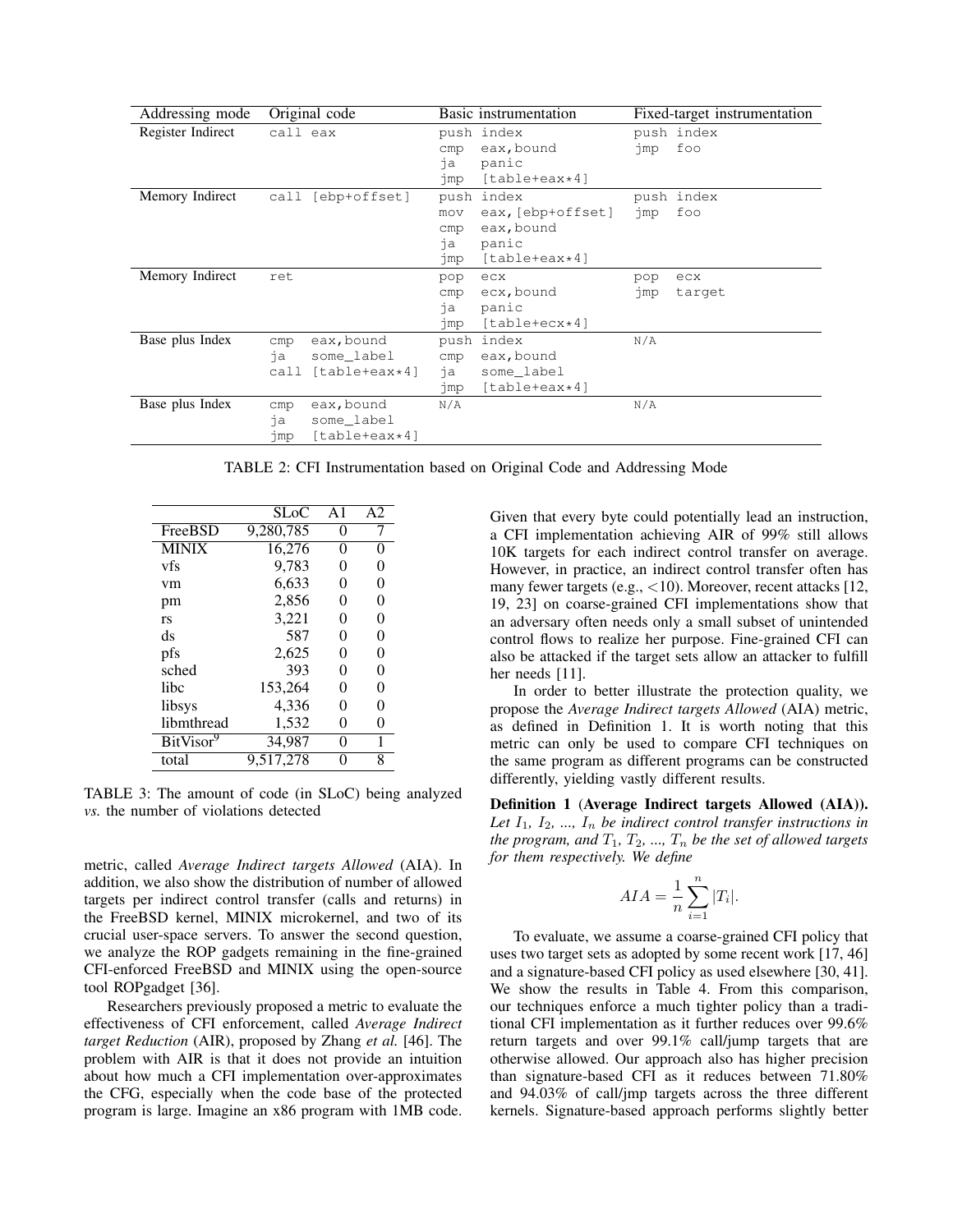

Figure 4: Distribution of the number of indirect control transfer targets in the computed CFG from Section 5

on MINIX servers because they have fewer address-taken functions and less assembly code, but still is between 37.6% and 49.8% worse than our proposed approach. In addition, we also find signature-based CFI will break both the FreeBSD and MINIX system due to missed targets, such as the one caused by signature cast, e.g.,  $int$  ( $\star$ ) (void) to int  $(*)$  (struct irq\_hook  $*)$ .

Next, we show the distribution of the number of allowed targets per indirect control transfer for FreeBSD, MINIX microkernel and its two biggest user-space servers in Figure 4. In summary, over 30% of indirect control transfers have fixed targets and over 90% have fewer than ten targets. However, in both FreeBSD and MINIX, there are a few indirect control transfers that have a large number of allowed targets, e.g., the return of printf function in FreeBSD has over 5K allowed targets. Note that, although every allowed target corresponds to a valid edge in the CFG, such flexibility could make the indirect control transfer an attractive target to adversaries and enable adversaries to find potentially useful code for exploitation. Though the original CFI proposal [6] has suggested the use of a shadow stack for more restrictive protection, how to efficiently implement a shadow stack in system software remains an open problem. Safe stack [1, 27] has better performance than shadow stack, but it changes the stack layout and hence has compatibility issues when applied to kernel software. We will explore optimizations to these approaches as future work.

Finally, to measure the impact on code-reuse attacks from the perspective of reusable code, we analyze the ROP gadgets remaining in the instrumented systems using the open-source tool ROPgadget version 5.2. ROPgadget finds 61565 gadgets in the original FreeBSD kernel and 2164 gadgets in the original MINIX. The numbers reduced to 388/30 after our instrumentation. We verified all control transfers (both *direct* and *indirect*) allowed by the CFG and confirmed that none of these gadgets could be reached through a control flow we authorize. However, recent work [12, 19, 23] has shown that the adversary can use more complexed code sequences than traditional gadgets for attacks, thus we provide this analysis as a lower bound of reusable code.

#### 9.3. Performance Evaluation

In this section, we evaluate the performance overhead of our fine-grained CFI implementation on FreeBSD 10.0 and MINIX 3.2.1 including all of its user-space servers. Our test machine consists of a dual-core processor running at 2.8GHz with 1GB memory. We use the unmodified systems as the baseline and evaluate the modified versions that are protected by both the traditional coarse-grained CFI and our fine-grained CFI techniques.

Before presenting the actual results on performance overhead, we first show the distribution of different instrumentations in Table 5. These statistics indicate that each of the three types of indirect control transfers are well represented in real world programs, so we need to apply specialized instrumentation to them to save both runtime and memory overheads. For example, indexing the system call table is an example of a base-plus-index indirect control transfer that requires no additional enforcement. Adding extra instrumentation to unify the implementation of restricted pointer indexing or even inserting a label at system call handlers as proposed by original proposal is unnecessary, given the frequency that this instruction is executed.

To evaluate the performance, we run the UnixBench 5.1.2 as the microbenchmark and build the kernel as the macrobenchmark. We chose UnixBench because it runs both on FreeBSD and MINIX. We show the runtime performance overhead in Figure 5. In MINIX, the fine-grained CFI instrumentation incurs only 2.02%/5.64% (average/ maximum) overhead while the coarse-grained CFI instrumentation incurs 4.14%/7.55% overhead. In FreeBSD, the overhead is higher but the fine-grained CFI still performs better than the coarse-grained CFI (i.e., 11.91%/42.03% vs. 13.60%/50.69%). We attribute much of the performance difference between FreeBSD and MINIX to the cache performance: a monolithic kernel like FreeBSD has one large set of target tables while in a microkernel, each component has its own set of target tables, leading to better locality. We will explore how to colocate these tables in FreeBSD to improve the cache performance as a future optimization. For the macrobenchmark, the fine-grained CFI uses 1.82%/0.76% more time while coarse-grained CFI uses 2.01%/2.29% more time to build the FreeBSD/MINIX system. We believe that enforcing fine-grained CFI can be as efficient as existing coarse-grained CFI implementations.

Enforcing CFI uses more memory. On one hand, the instrumentation will require more instructions for the authorization of indirect control transfers. On the other hand, restricted pointer indexing requires saving all control data into target tables, which are absent from the original system. On average, the typical coarse-grained CFI uses 25.3% more code memory. However, the fine-grained CFI uses 13.48% less static data memory and 9.01% less code memory than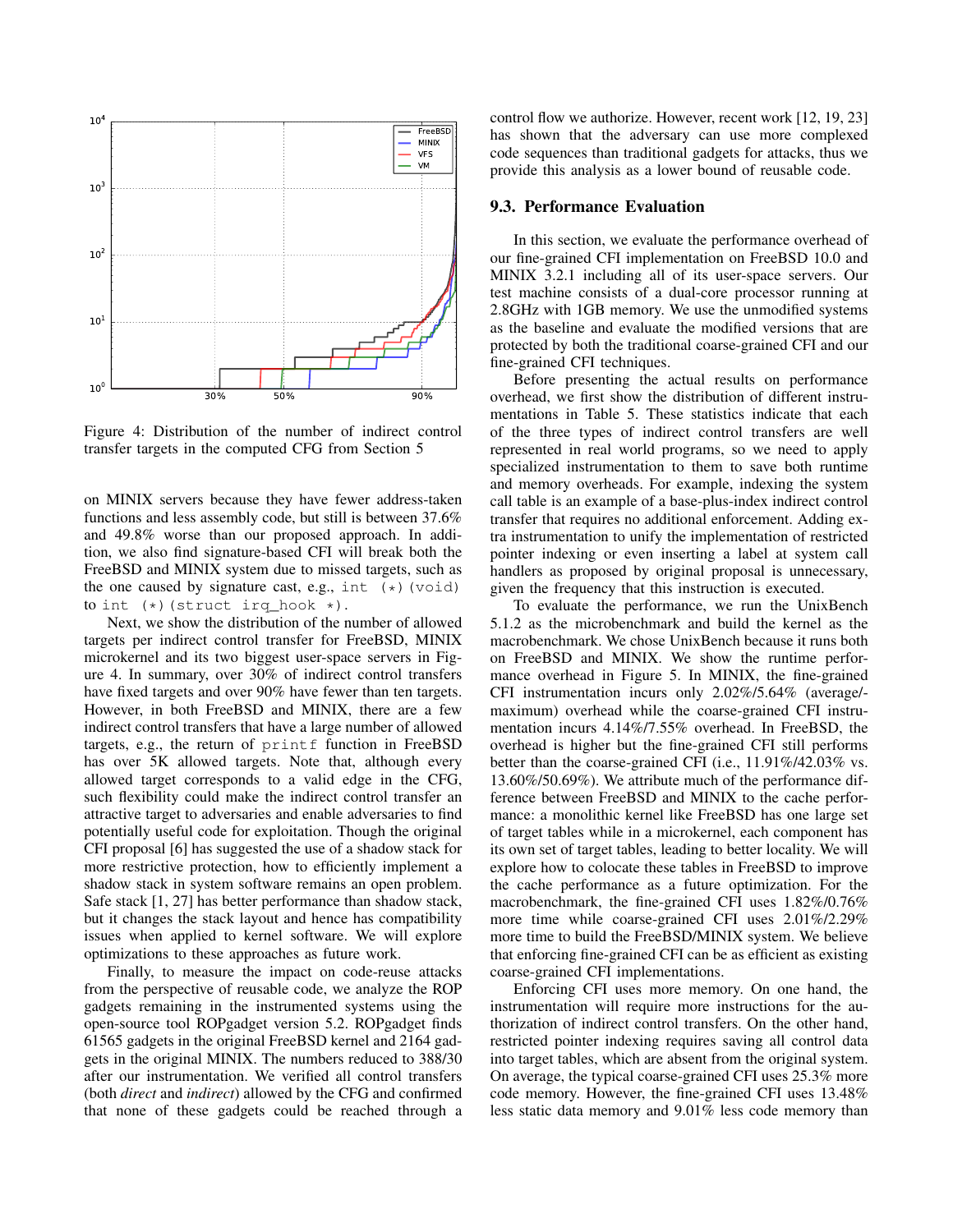|                 | Fine-grained CFI     |       | Signature-based CFI  |       | Coarse-grained CFI   |         |
|-----------------|----------------------|-------|----------------------|-------|----------------------|---------|
|                 | $call$ / $\gamma$ mp | ret   | $call$ / $\gamma$ mp | ret   | $call$ / $\gamma$ mp | ret     |
| FreeBSD         | 6.64                 | 10.41 | 35.61                | 11.38 | 40,166               | 175,400 |
| <b>MINIX</b>    | 4.67                 | 5.14  | 16.56                | 9.29  | 688                  | 2,008   |
| vfs             | 2.89                 | 5.11  | 4.63                 | 5.38  | 578                  | 2,289   |
| vm              | 2.14                 | 4.01  | 3.43                 | 4.39  | 402                  | 1,149   |
| pm              | 2.55                 | 2.93  | 4.88                 | 5.38  | 281                  | 608     |
| rs              | 1.68                 | 4.61  | 3.13                 | 4.94  | 354                  | 1,100   |
| ds              | 1.67                 | 3.85  | 2.89                 | 4.13  | 201                  | 561     |
| pfs             | 2.54                 | 4.95  | 4.42                 | 5.43  | 912                  | 2,785   |
| sched           | 1.23                 | 2.62  | 2.45                 | 2.91  | 197                  | 333     |
| <b>BitVisor</b> | 3.84                 | 1.89  | 64.27                | 6.55  | 911                  | 3,864   |

TABLE 4: AIA of indirect control transfers in kernel softwares

|              | Basic  | Fixed-target | Unchanged |
|--------------|--------|--------------|-----------|
| FreeBSD      | 13,143 | 6,019        | 1,207     |
| <b>MINIX</b> | 138    | 199          | 11        |
| vfs          | 269    | 184          | 22        |
| vm           | 168    | 154          | 3         |
| pm           | 89     | 165          | 5         |
| rs           | 128    | 161          | 2         |
| ds           | 75     | 101          | 3         |
| pfs          | 360    | 307          | 20        |
| sched        | 53     | 104          |           |

TABLE 5: Distribution of different instrumentations applied



Figure 5: Overheads of running UnixBench 5.1.2 on both coarse-grained CFI-instrumented and fine-grained CFIinstrumented FreeBSD and MINIX

the coarse-grained CFI. There are two reasons. First, the fixed-target instrumentation saves both code memory, i.e., it has fewer instructions, and data memory, i.e., it does not need a target table. Second, unlike coarse-grained CFI, not all call sites necessarily have an entry in the target table because some call sites are not mapped to any return instruction. For instance, the function to restore user context has an IRET instruction instead. Therefore, even though fine-grained CFI may have redundant targets in the tables, it has better memory use than the coarse-grained version in our experiment.

### 10. Discussion

Kernel preemption is a technique to increase the responsiveness of the overall system. Basically, it allows interrupting kernel execution (e.g., system call handling) to schedule a higher-priority task onto the processor. This affects the kernel control flow in an unpredictable way, as the kernel execution can be interrupted and returned to any instruction boundary. In this work, we build FreeBSD as non-preemptive<sup>10</sup> to avoid this issue. Although a preemptive kernel may increase the system responsiveness, it could degrade the system performance because of increased context switching. However, a kernel exception could only happen at certain places, and its handling and return are deterministic. FreeBSD uses kernel exceptions to emulate the virtual 8086 execution, which purposely modifies the exception return address. To avoid increasing the complexity of our implementation, we simply disable this feature as it is not required in our kernel.

Although CFI provides the first line of defense to prevent the adversary from subverting the MMU configuration, memory protection is required in order to protect our CFI enforcement from data attacks. While earlier work on CFI enforcement in kernel software included memory protection mechanisms, they either left a window for attack (turn on and off memory protect in HyperSafe [44]) or were expensive (virtual machine support for KCoFI [17]). However, recent research has shown that that protecting MMU can be done efficiently (2.5% reported by Readactor [16]) and comprehensively. Unfortunately, these solutions either cannot be directly applied to FreeBSD/MINIX kernels [22, 34] as used in this work, or not publicly available yet [16], so we assume the presence of such protection rather than implementing

10. MINIX cannot be built as preemptive by design. In fact, many operating systems do not enable kernel preemption by default (e.g., Linux).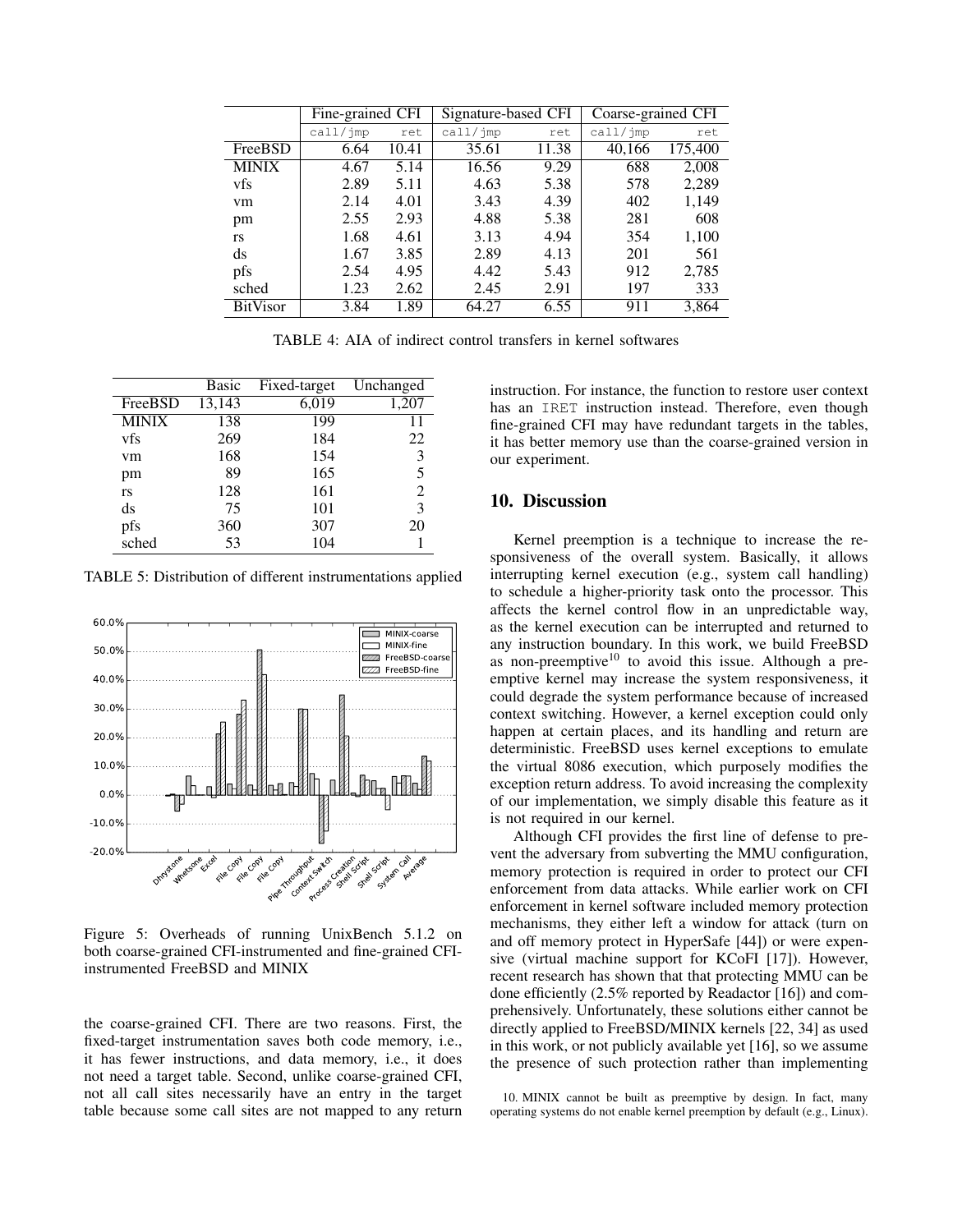our own. However, these techniques used are orthogonal to the CFI techniques discussed in this paper, so we envision adding such memory protection as future work.

Control-Flow Bending [11] combines data attacks with control-flow hijacking attacks to enable malicious computation and showed the requirement of a stack integrity to protect user-space applications. As mentioned in Section 3, we do not protect the kernel from data attacks. However, our fine-grained CFI policy makes the control-flow bending attacks less likely to succeed because of the smaller size of targets allowed at runtime. Unfortunately, we found that kernel software includes some cases with large target sets, i.e., the return of functions that are commonly called, so these may also be prone to control-flow bending attacks. The authors of that work recommend applying the shadow stack (or safe stack) approaches to prevent such attacks, but no kernel implementation of that technique is available yet. Kernel implementations of stack integrity is challenging as exception handling and other instructions (e.g., iret) assumes a specific rigid stack layout that cannot easily be changed. We will explore implementing such mechanisms in kernel software as future work.

## 11. Related Work

In 2007, Shacham *et al.* introduced an advanced codereuse attack vector called return-oriented programming [38]. Later researchers extended ROP attacks to more platforms such as ARM [26] and other RISC architectures [10]. They found the attack is Turing-complete, making it a generally applicable threat to systems protected by DEP. Based on that, Hund *et al.* created a return-oriented rookit [24] to bypass IDS monitors [34, 37]. Similarly, Vogl *et al.* leveraged ROP to implement dynamic hooks [42] and persistent data-only malware [43] to avoid using explicit hooks or introducing new code, making its detections harder.

There were some initial attempts to defend against ROP attacks. Li *et al.* built a kernel without return instructions to defeat the attack [29]. However, both [14] and [9] demonstrate that code-reuse attacks can be launched without using return instructions. These works demonstrate that all types of indirect control transfers are potential targets for adversaries.

Abadi *et al.* first introduced the concept of control-flow integrity [6]. Researchers propose to use CFI to mitigate code-reuse attacks because they often need to divert the original program's control flow to perform desired computation.

Previous work mainly focused on how to make CFI more practical. Zhang *et al.* presented a binary-rewriting approach to enforce CFI on COTS binaries comprehensively [46]. Depending on relocatable information available on most Windows applications, CCFIR [45] has more reliable disassembly and static rewriting, and it also enforces CFI on Windows binaries more efficiently than prior work [46]. At the compiler level, modular control-flow integrity (MCFI) added separate compilation supports for CFI [30], which allows modules to be independently instrumented and linked.

Researchers also proposed approaches to enforce lightweight CFI without modifying programs at all. kBouncer uses branch tracing hardware available on modern processors to detect ROP attacks [32]. It is efficient as it only checks the branch histories upon system calls and kills the program if an ROP attack is detected. ROPecker builds on the ideas of kBouncer [15]. However, it checks more often and thoroughly than kBouncer.

People have also examined privileged system software. HyperSafe enforces lifetime CFI for a hypervisor [44]. We adopted their instrumentation approach (i.e., restricted pointer indexing) in this work. kGuard protects the kernel from *ret2usr* attacks by enforcing all indirect control transfers within the kernel must not target a user-space address [25]. Criswell *et al.* made the first attempt to enforce CFI on conventional operating systems [17]. They built their enforcement on top of the secure virtual architecture [18], a software layer between the operating system and hardware. However, their implementation suffers from high performance overheads.

There are some recent efforts on tightening the enforced CFI policy. Forward-edge CFI [41] uses a signature-based approach to reduce the target set of indirect calls. Modular CFI [30] uses a similar approach to enforce a stricter CFI policy. However, signature-based approach has both false positives and false negatives on our tested kernel software. Per-input CFI [31] takes one step further by incrementally building the enforced CFG at runtime, thus is able to reject control transfers that are within the program's CFG while invalid for the current concrete input. However, Per-input CFI requires secure runtime code patching, which is challenging for kernel software. We will explore this direction as future work.

Unlike CFI that prevents programs from using unauthorized control data, code-pointer integrity ensures that adversary must not overwrite the control data in the first place [27]. They modified the compiler in such a way that sensitive data such as return addresses are stored in a safe region that adversaries have no easy access to.

However, a few recent proposals have shown that all the coarse-grained CFI implementations are insufficient to block advanced ROP attacks. Göktaş et al. demonstrated an attack on Internet Explorer 8 against coarse-grained CFI defenses [23]. Davi *et al.* also showed a similar attack against CFI defenses [19]. Carlini *et al.* proposed historyflushing approaches to bypass branch tracing as leveraged by kBouncer and ROPecker [12]. Control-Flow Bending [11] highlights limitations of CFI as a defense mechanism by itself. Our fine-grained CFI-protected kernel significantly raises the bar for these attacks in practice, making them less likely or even impossible.

# 12. Conclusion

In this paper, we have presented an automated approach for enforcing fine-grained control-flow integrity for kernel software. We leverage and enforce constraints kernel software adheres to for function pointers to compute a fine-grained control-flow graph and authorize the indirect control transfers in the resulting graph comprehensively and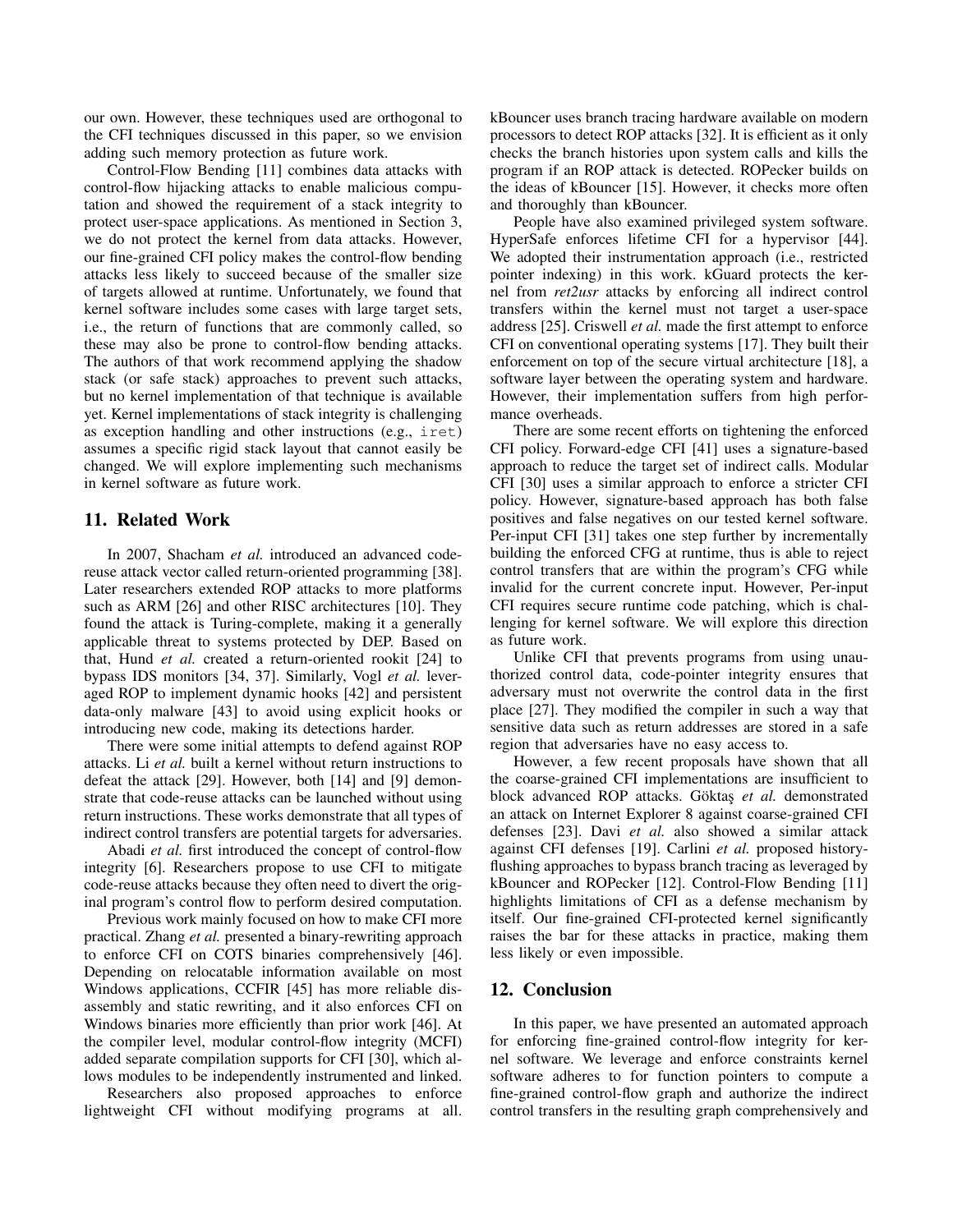efficiently. We also address system challenges that arise only in kernel software to protect its entries and exits. The result shows that our approach is both effective, i.e., eliminating over 70% of the indirect call targets in the FreeBSD kernel and MINIX microkernel that are otherwise allowed by current fine-grained CFI implementations and 99% of the indirect control targets in a typical coarse-grained CFI implementation, and efficient, i.e., incurring less overhead than a comparable coarse-grained CFI implementation.

# 13. Acknowledgement

We thank the reviewers for their constructive suggestions to this work. Research was sponsored by the Army Research Laboratory and was accomplished under Cooperative Agreement Number W911NF-13-2-0045 (ARL Cyber Security CRA). This material is based upon work supported by the National Science Foundation under Grant No. CNS-1408880 and No. CNS-1513783. The views and conclusions contained in this document are those of the authors and should not be interpreted as representing the official policies, either expressed or implied, of the Army Research Laboratory or the U.S. Government. The U.S. Government is authorized to reproduce and distribute reprints for Government purposes notwithstanding any copyright notation here on.

# References

- [1] LLVM SafeStack. http://clang.llvm.org/docs/SafeStack.html.
- [2] SLOCCount. http://www.dwheeler.com/sloccount/.
- [3] Supervisor mode execution protection. http://vulnfactory.org/blog/smep/.
- [4] Intel IA-32 architectures software developers manual. *Volume 3b: System Programming Guide (Part 2)*, pages 14–19, 2013.
- [5] Linux kernel vulnerabilities. http://www.cvedetails.com/product/47/Linux-Linux-Kernel.html?vendor\_id=33, 2015.
- [6] M. Abadi, M. Budiu, U. Erlingsson, and J. Ligatti. Control-flow integrity. In *Proceedings of the 12th ACM conference on Computer and communications security*, pages 340–353. ACM, 2005.
- [7] P. Akritidis, C. Cadar, C. Raiciu, M. Costa, and M. Castro. Preventing memory error exploits with WIT. In *2008 IEEE Symposium on Security and Privacy (S&P 2008), 18-21 May 2008, Oakland, California, USA*, pages 263–277, 2008.
- [8] S. Andersen and V. Abella. Data execution prevention. changes to functionality in microsoft windows xp service pack 2, part 3: Memory protection technologies, 2004.
- [9] T. Bletsch, X. Jiang, V. W. Freeh, and Z. Liang. Jump-oriented programming: a new class of code-reuse attack. In *Proceedings of the 6th ACM Symposium on Information, Computer and Communications Security*, pages 30–40. ACM, 2011.
- [10] E. Buchanan, R. Roemer, H. Shacham, and S. Savage. When good instructions go bad: Generalizing return-

oriented programming to risc. In *Proceedings of the 15th ACM conference on Computer and communications security*, pages 27–38. ACM, 2008.

- [11] N. Carlini, A. Barresi, M. Payer, D. Wagner, and T. R. Gross. Control-flow bending: On the effectiveness of control-flow integrity. In *SEC'15: 24th Usenix Security Symposium*, 2015.
- [12] N. Carlini and D. Wagner. ROP is still dangerous: Breaking modern defenses. In *23rd USENIX Security Symposium (USENIX Security 14)*, pages 385–399, San Diego, CA, Aug. 2014. USENIX Association.
- [13] M. Castro, M. Costa, and T. L. Harris. Securing software by enforcing data-flow integrity. In *7th Symposium on Operating Systems Design and Implementation (OSDI '06), November 6-8, Seattle, WA, USA*, pages 147–160, 2006.
- [14] S. Checkoway, L. Davi, A. Dmitrienko, A.-R. Sadeghi, H. Shacham, and M. Winandy. Return-oriented programming without returns. In *Proceedings of the 17th ACM conference on Computer and communications security*, pages 559–572. ACM, 2010.
- [15] Y. Cheng, Z. Zhou, M. Yu, X. Ding, and R. H. Deng. ROPecker: A generic and practical approach for defending against ROP attacks. In *Symposium on Network and Distributed System Security (NDSS)*, 2014.
- [16] S. Crane, C. Liebchen, A. Homescu, L. Davi, P. Larsen, A.-R. Sadeghi, S. Brunthaler, and M. Franz. Readactor: Practical code randomization resilient to memory disclosure. In *2015 IEEE Symposium on Security and Privacy (S&P 2015), 18-20 May 2015, San Jose, California, USA*, 2015.
- [17] J. Criswell, N. Dautenhahn, and V. Adve. KCoFI: Complete control-flow integrity for commodity operating system kernels. In *Security and Privacy (SP), 2014 IEEE Symposium on*, pages 292–307. IEEE, 2014.
- [18] J. Criswell, A. Lenharth, D. Dhurjati, and V. Adve. Secure virtual architecture: A safe execution environment for commodity operating systems. In *ACM SIGOPS Operating Systems Review*, volume 41, pages 351–366. ACM, 2007.
- [19] L. Davi, A.-R. Sadeghi, D. Lehmann, and F. Monrose. Stitching the gadgets: On the ineffectiveness of coarsegrained control-flow integrity protection. In *23rd USENIX Security Symposium (USENIX Security 14)*, pages 401–416, San Diego, CA, Aug. 2014. USENIX Association.
- [20] I. Fratrić. ROPGuard: Runtime prevention of returnoriented programming attacks. 2012.
- [21] T. Garfinkel, B. Pfaff, J. Chow, M. Rosenblum, and D. Boneh. Terra: a virtual machine-based platform for trusted computing. In *Proceedings of the 19th ACM Symposium on Operating Systems Principles 2003, SOSP 2003, Bolton Landing, NY, USA, October 19- 22, 2003*, pages 193–206, 2003.
- [22] X. Ge, H. Vijayakumar, and T. Jaeger. Sprobes: Enforcing kernel code integrity on the trustzone architecture. In *Proceedings of the 3rd IEEE Mobile Security*